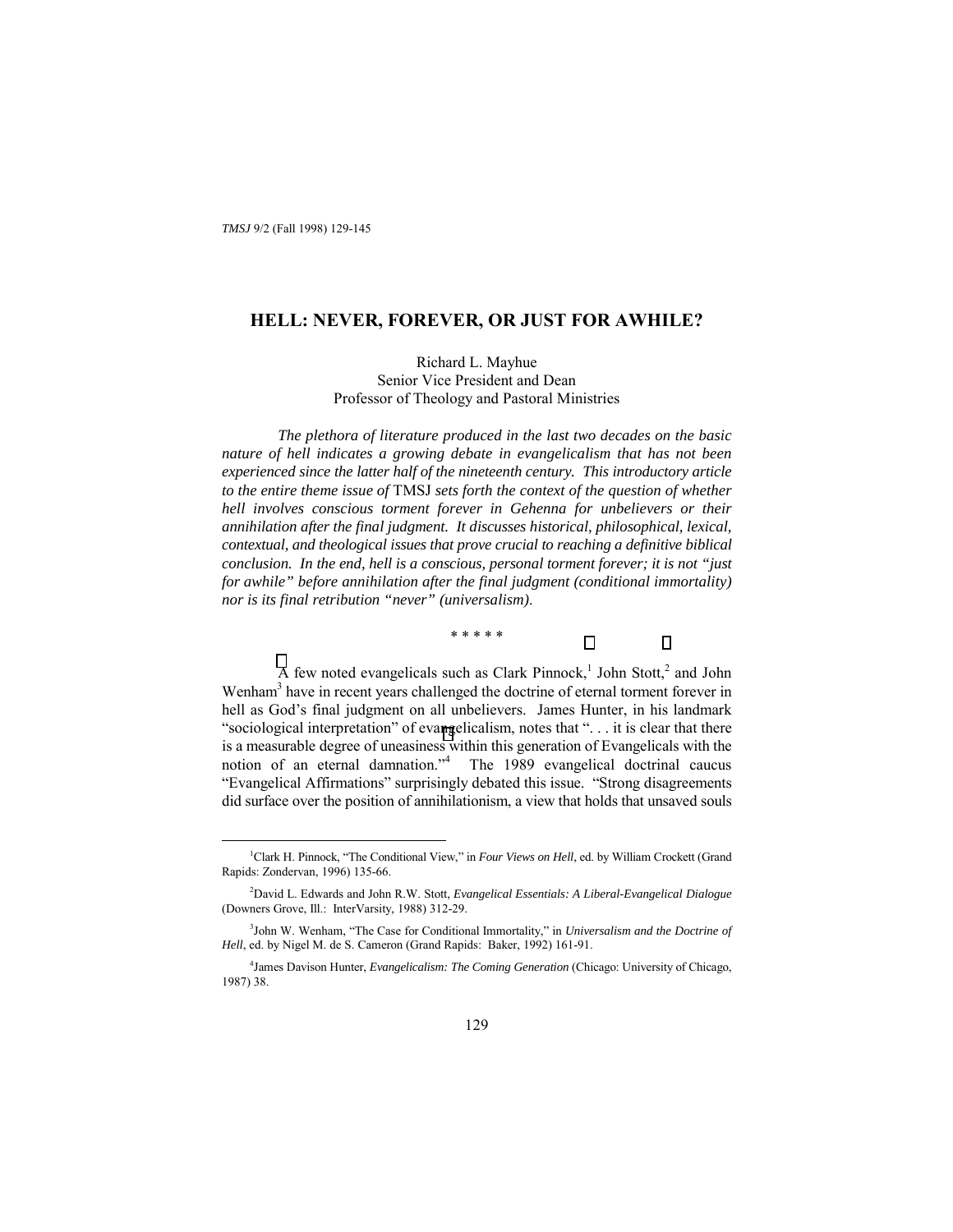will cease to exist after death. Debate arose in the final plenary session over whether such a view should be denounced in the affirmations.<sup> $55$ </sup> In forecasting the theological directions of the future, Millard Erickson cites the doctrine of "Annihilationism" as growing in popularity among evangelicals.<sup>6</sup>

The subject has been debated in both the popular  ${\rm press}^7$  and scholarly circles<sup>8</sup> with no apparent consensus being reached. So what is a Christian to believe? How is this aspect of the gospel to be presented? How should the doctrinal statement of a local church read? What should the pastor preach on this issue of personal eschatology which has such a direct, relevant bearing on all unbelievers?

 All of the articles in this issue of *TMSJ* were topics covered by selected members of The Master's Seminary faculty in the Winter 1998 Faculty Lecture Series, the lectures being adapted for *TMSJ* to answer the theological question, "Is hell never, forever, or just for awhile?" Hopefully, answers to the practical questions above will emerge at the conclusion of this series.

#### **SETTING UP THE DISCUSSION**

The subject of hell raises at least three key questions. Are unbelievers (i.e., those who have not repented of their sin and embraced saving faith in the person of, the death of, and the resurrection of the Lord Jesus Christ) destined for an eternity of conscious torment in a real place that the Bible refers to as the lake of fire or Gehenna (commonly called Hell)? Or, are unbelievers annihilated, i.e., put out of both material and spiritual existence? Or, do all humans eventually receive the grace of God's salvation, although for many after a time of purgatorial purification?

The Master's Seminary Statement of Faith addresses these inquiries in the following manner. "We teach that this resurrection of the unsaved dead to judgment will be a physical resurrection, whereupon receiving their judgment (John 5:28-29), they will be committed to an eternal conscious punishment in the Lake of Fire (Matt. 25:41; Rev. 20:11-15).<sup>79</sup>

 $rac{1}{5}$ <sup>54</sup>What Does It Mean to be Evangelical?" *Christianity Today* 33 (June 16, 1989):60, 63.

<sup>6</sup> Millard J. Erickson, *Where is Theology Going?* (Grand Rapids: Baker, 1994) 187-88.

<sup>7</sup> E.g., *Christianity Today* 31 (March 20, 1987).

<sup>8</sup> E.g. *Criswell Theological Review* 4/2 (1990) and *Evangel* 10 (Summer 1992).

<sup>&</sup>lt;sup>9</sup>The Master's Seminary 1998-2000 Catalog (Sun Valley, Calif.: The Master's Seminary, 1998) 34.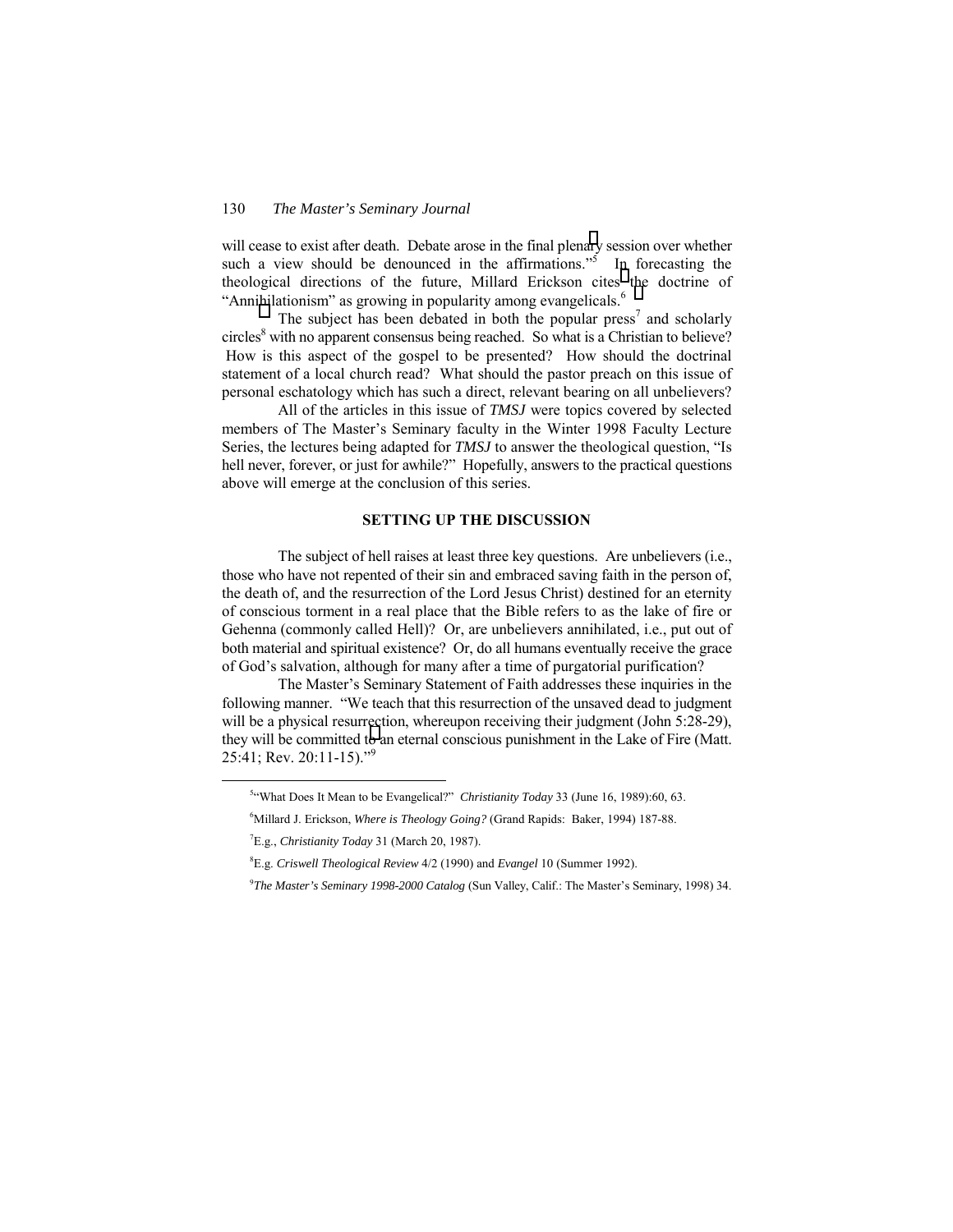Even though that defining statement reflects TMS's solid conclusions on the matter, the subject is immense in scope, embracing elements of Theology Proper, Anthropology, Hamartiology, Soteriology, and Eschatology. Some of the discussions are quite complex and at times confusing, especially if the student is not exegetically tethered on a continual basis to the text of Scripture.

However, the matters are crucial to a clear understanding of the gospel and relevant to the eternal destiny of people. Thus, few theological subjects could be as important and have so much depending on them personally. As a faculty, we at TMS believe that the Bible speaks definitively to the subject and successfully confronts the challenges put forth with any lingering issues satisfactorily resolved.

Since the essays in this issue of *TMSJ* are not merely statements of what we believe, but also why we believe, then their purposes will be to (1) identify/recognize the significant questions/issues; (2) sort through and analyze the appropriate biblical data; (3) focus on key issues; and (4) think exegetically toward solution/resolution to the end of confidently presenting and defending the conclusions, from a Scriptural vantage point.

Lest this topic be treated as merely academic or anyone tragically revel in his own salvation and hope of heaven to the minimizing or exclusion of taking the gospel to the ends of the earth to every person, be reminded that the final judgment of God and the ultimate destiny of unbelievers are fearful things. Jeremiah wept over the Lord's judgment on Jerusalem (Jer 9:1; 14:17-18). And similarly, Jesus shed tears over the impending divine wrath to fall on the same city later (Luke 19:41- 44). Likewise, writer and reader alike should be sobered by the subject matter at hand. The OT clearly affirms that God takes no pleasure in the death of the wicked (Ezek 18:23, 32) and the NT asserts that God desires all men to be saved and to come to the knowledge of the truth (1 Tim 2:4). Neither a cavalier attitude toward the lost nor a compassionate compromise are appropriate for a subject of such grave import.

#### **FRAMING THE PARAMETERS**

In regard to this series of articles, three caveats are in order. First, they address the final or eternal state of humanity, not the intermediate state. Next, they will not engage every nuance of challenge to the classic position of the church on hell, but rather will primarily take a proactive approach in order to build a biblical case. Third, their major emphasis will be on exegetical issues, not philosophical or even historical considerations.

Now concerning this introductory article in relationship to the rest, three clarifications need to be made. First, this study is designed to introduce and give an overview of the subject, but not render the final word on it. Second, this article will identify the key elements for evaluation, rather than plumb the depths of any one aspect. And finally, this essay will be foundational so that the remaining articles can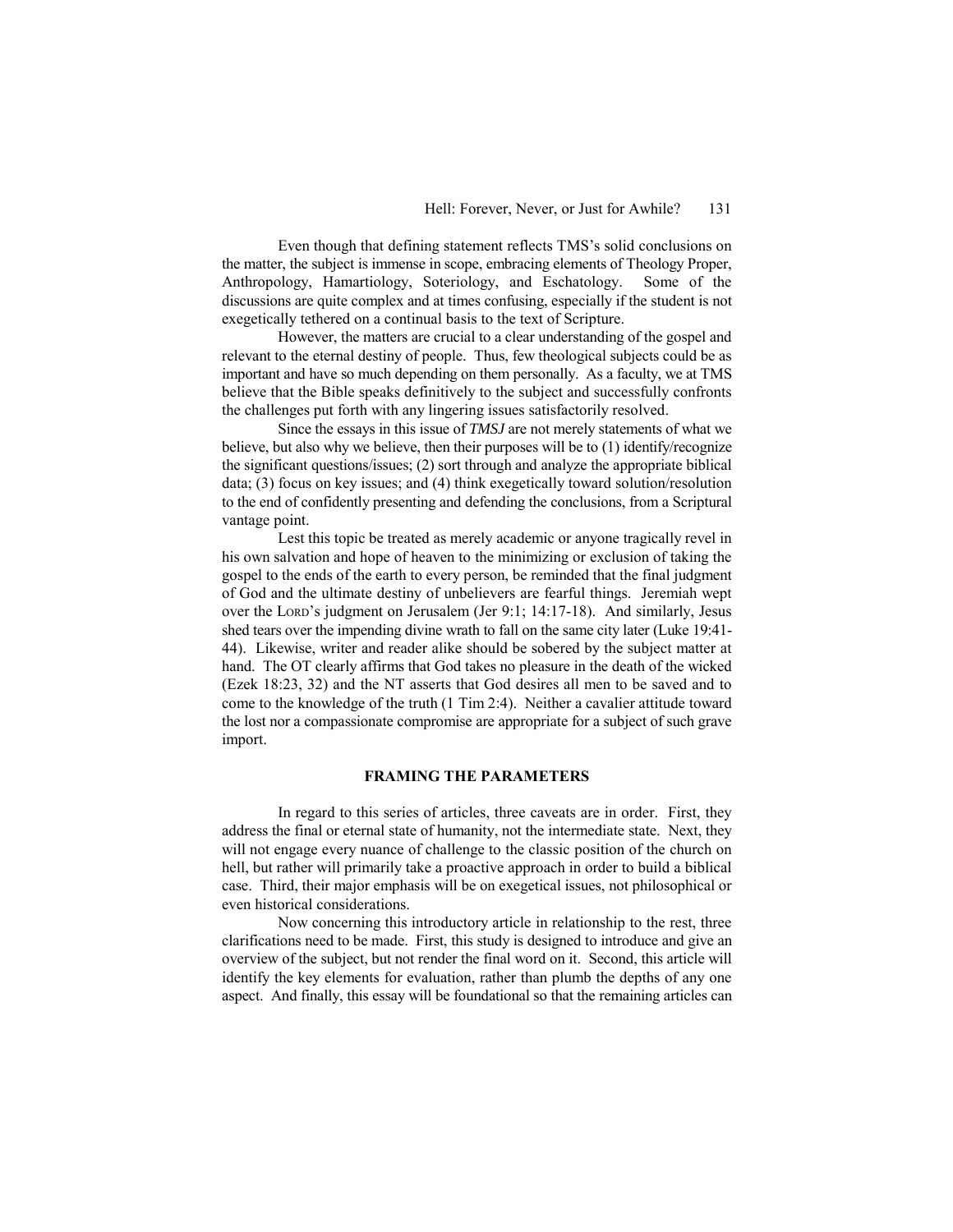build the superstructure of the discussion.

### **EXAMINING THE BACKGROUND**

#### **Historical**

A belief in the eternal, conscious torment of the lost in hell has been the almost unbroken testimony of the church, as has been the doctrine of the certain immortality of mankind.

As regards the fate of the wicked . . ., the general view was that their punishment would be eternal, without any possibility of remission.<sup>10</sup>

Everlasting punishment of the wicked always was . . . the orthodox theory.<sup>11</sup>

The punishment inflicted upon the lost was regarded by the Fathers of the Ancient Church, with very few exceptions, as endless.<sup>12</sup>

The major exception to this doctrinal unanimity in the early church, was Origen (ca. 185-254) in *De Principiis.* Gregory of Nazianzus (ca. 300-374) and Gregory of Nyssa (ca. 330-395) might also have followed Origen's thoughts. However, by the fifth century, the doctrine of everlasting punishment in hell was not seriously challenged.

With regard to a complementary doctrine, the unconditional immortality of mankind has generally been universally accepted both in and outside of the church. W. O. E. Oesterley, no friend of the Christian faith, documents the general belief in immortality which predates Plato (ca. 429-347 B.C.), thus minimizing the thinking of most annihilationists that Platonian teaching later influenced Christian thought toward an unbiblical view of human immortality.<sup>13</sup>

This (immortality) is taken for granted in such a way, and is believed to be demonstrated so obviously, that it stands on the same level with the recognition

 <sup>10</sup>J. N. D. Kelly, *Early Christian Doctrines*, rev. ed. (San Francisco: Harper, 1976) 483. F. W. Farrar, *Eternal Hope* (New York: Macmillan, 1879) 56-57, found the idea of eternal conscious torment abhorrent but admitted that ". . . such has been and is the *common* belief of Christendom."

<sup>11</sup>Philip Schaff, *The History of the Christian Church*, vol. 2 (Grand Rapids: A P & A, n.d.), cites and quotes numerous early church fathers to bolster the point (273-74).

<sup>&</sup>lt;sup>12</sup>William G. T. Shedd, *A History of Christian Doctrine*, vol. 2 (Minneapolis: Klock & Klock, n.d.) 414. Also see Jon E. Braun, *Whatever Happened to Hell?* (Nashville: Thomas Nelson, 1979), and E. B. Pusey, *What is of Faith as to Everlasting Punishment?* (New York: Oxford, 1880), for extensive historical discussion.

<sup>&</sup>lt;sup>13</sup>W. O. E. Oesterley, *Immortality and the Unseen World* (New York: Macmillan, 1921).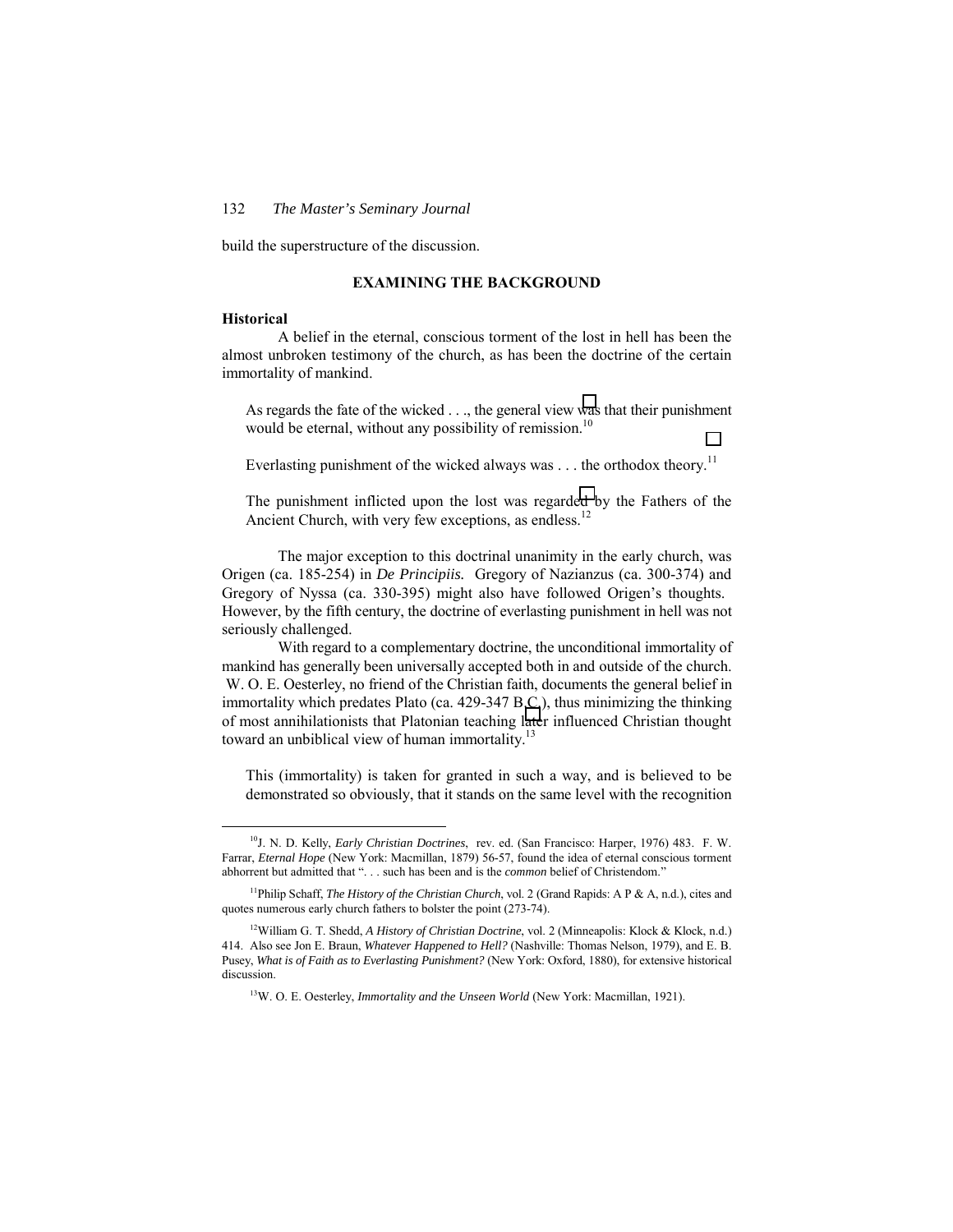of the fact that men live in the ordinary way.14

We have found that so far back as we can penetrate there is evidence of the fact that it has been natural to man to believe in some sort of existence after death.15

<sup>&</sup>lt;sup>14</sup>Ibid., 190.

<sup>&</sup>lt;sup>15</sup>S. D. F. Salmond, *The Christian Doctrine of Immortality*, 2<sup>nd</sup> ed. (Edinburgh: T. & T. Clark, 1903) 463.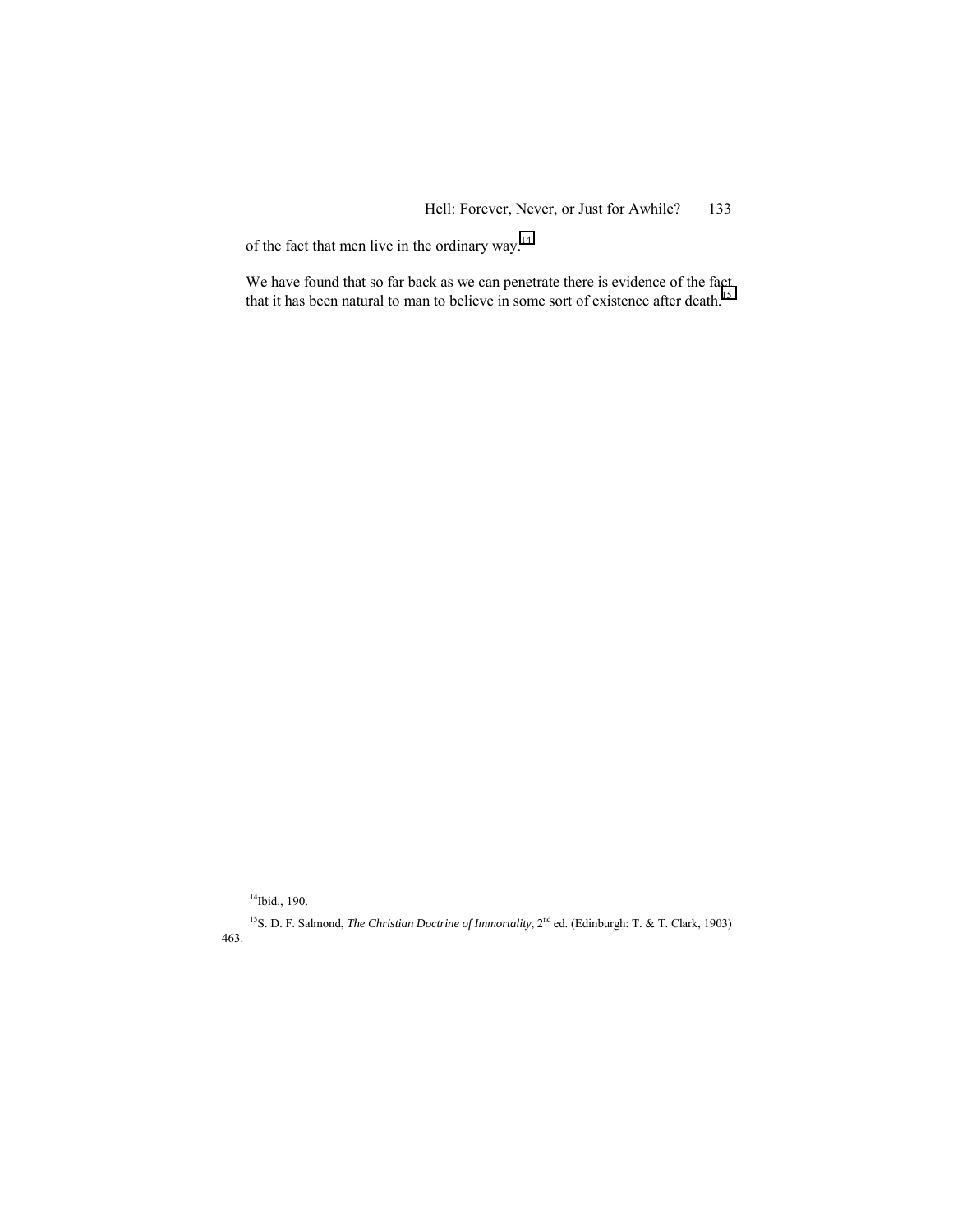From the fifth century A.D. until the latter half of the nineteenth century, no orthodox leader seriously challenged the doctrine of hell. Perhaps the most notable nineteenth century exchange was between F. W. Farrar<sup>16</sup> (conditional immortality) and E. B. Pusey<sup>17</sup> (unconditional immortality). B. B. Warfield has provided a representative bibliography of the literature pertaining to that period.<sup>18</sup>

The issue has not seriously surfaced since then until the 1980's and 1990's, when an avalanche of books written on hell appeared (see "Providing a Selected Bibliography on Hell" below).<sup>19</sup> Dozens of books and journal articles have dealt with the subject.

#### **Theological**

Over the millennia six basic approaches have examined the issue of the last state of humanity. Some have been philosophical and others theological.

#### **Simple/Immediate Annihilationism**

This represents the position that at death a human being goes out of

<sup>18</sup>Benjamin B. Warfield, "Annihilationism," *The New Schaff-Herzog Encyclopedia of Religous Knowledge*, vol. 1 (New York: Funk and Wagnalls, 1908)183-86. This article has been reprinted in *The Works of Benjamin B. Warfield*, vol. 9 of *Studies in Theology* (Grand Rapids: Baker, 1991) 447-57.

<sup>19</sup>See "Hell's Sober Comeback," *US News &World Report* (March 25, 1991):56-63, and "Heaven and Hell,î *Christianity Today* (May 27, 1991):29-39.

 <sup>16</sup>Farrar, *Eternal Hope*.

<sup>17</sup>Pusey, *What is of Faith as to Everlasting Punishment?* Many suggest that William G. T. Shedd, *The Doctrine of Endless Punishment* (1980 reprint, Minneapolis: Klock & Klock, 1886) was also among the best defenses of unconditional immortality.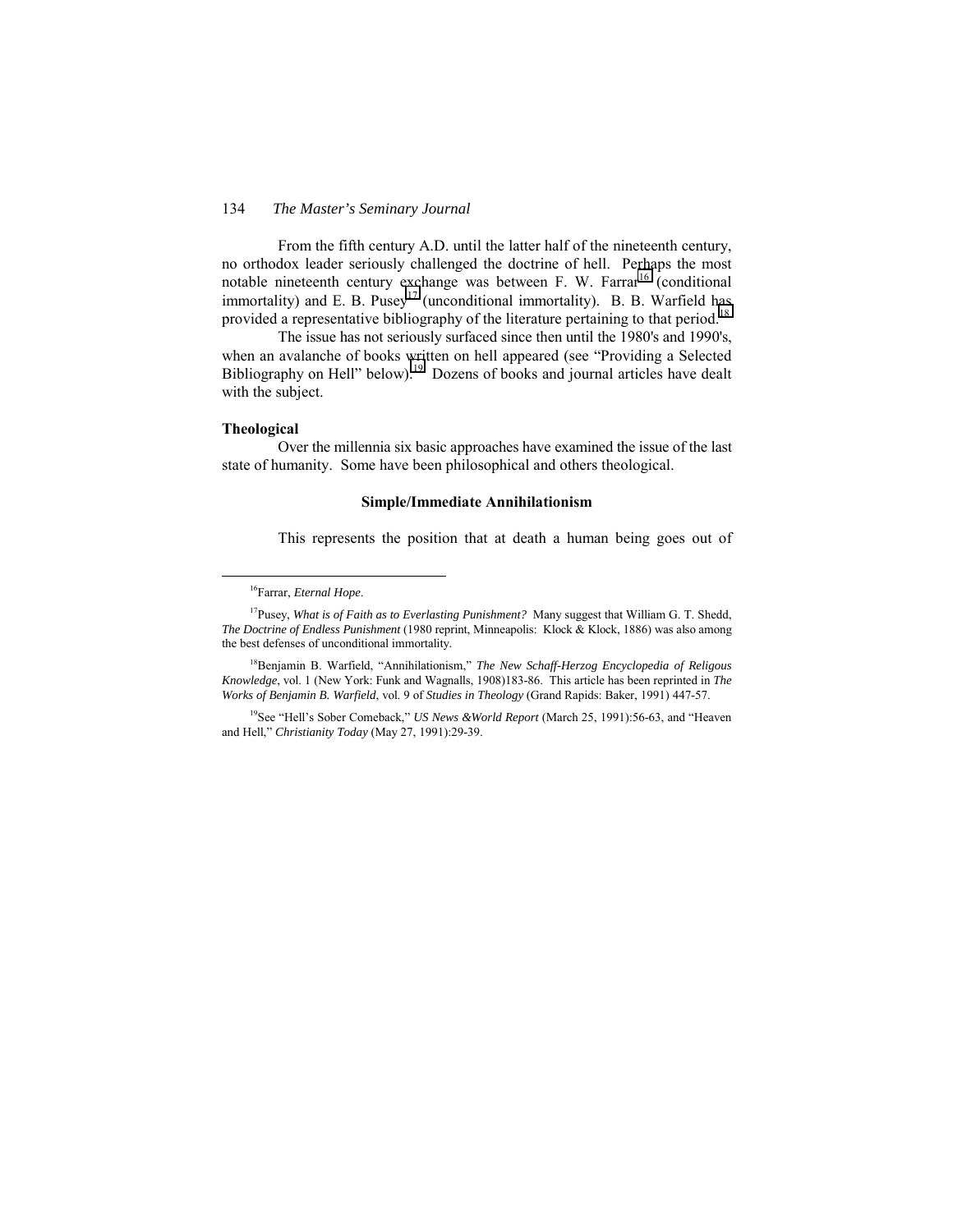existence forever, i.e., there is no future life for anyone. It has also been termed "materialism"<sup>20</sup> and "Pure Mortalism."<sup>21</sup> Democratus (ca. 460-380 B.C.), Aristotle (ca. 384-322 B.C.), Epicurus (ca. 341-270 B.C.), and more recently Bertrand Russell (1872-1970) championed this decidedly unchristian view.

### **Simple/Immediate Universalism**

At death everyone passes immediately into an eternal life of bliss in the hereafter. Raymond Moody<sup>22</sup> and Elizabeth Kubler-Ross<sup>23</sup> represent recent non-Christian advocates of this view.

 <sup>20</sup>Robert A. Morey, *Death and the Afterlife* (Minneapolis: Bethany, 1984) 185-98.

<sup>21</sup>Benjamin B. Warfield, *The Works of Benjamin B. Warfield* 447-48. This language is also used by Millard J. Erickson, "Is Hell Forever?" *BibSac* 152 (July-September 1995):259.

<sup>22</sup>Raymond A. Moody, *Life After Life* (Carmel, N. Y.: Guideposts, 1975).

<sup>23</sup>Elizabeth Kubler-Ross, *On Death and Dying* (New York: MacMillan, 1970).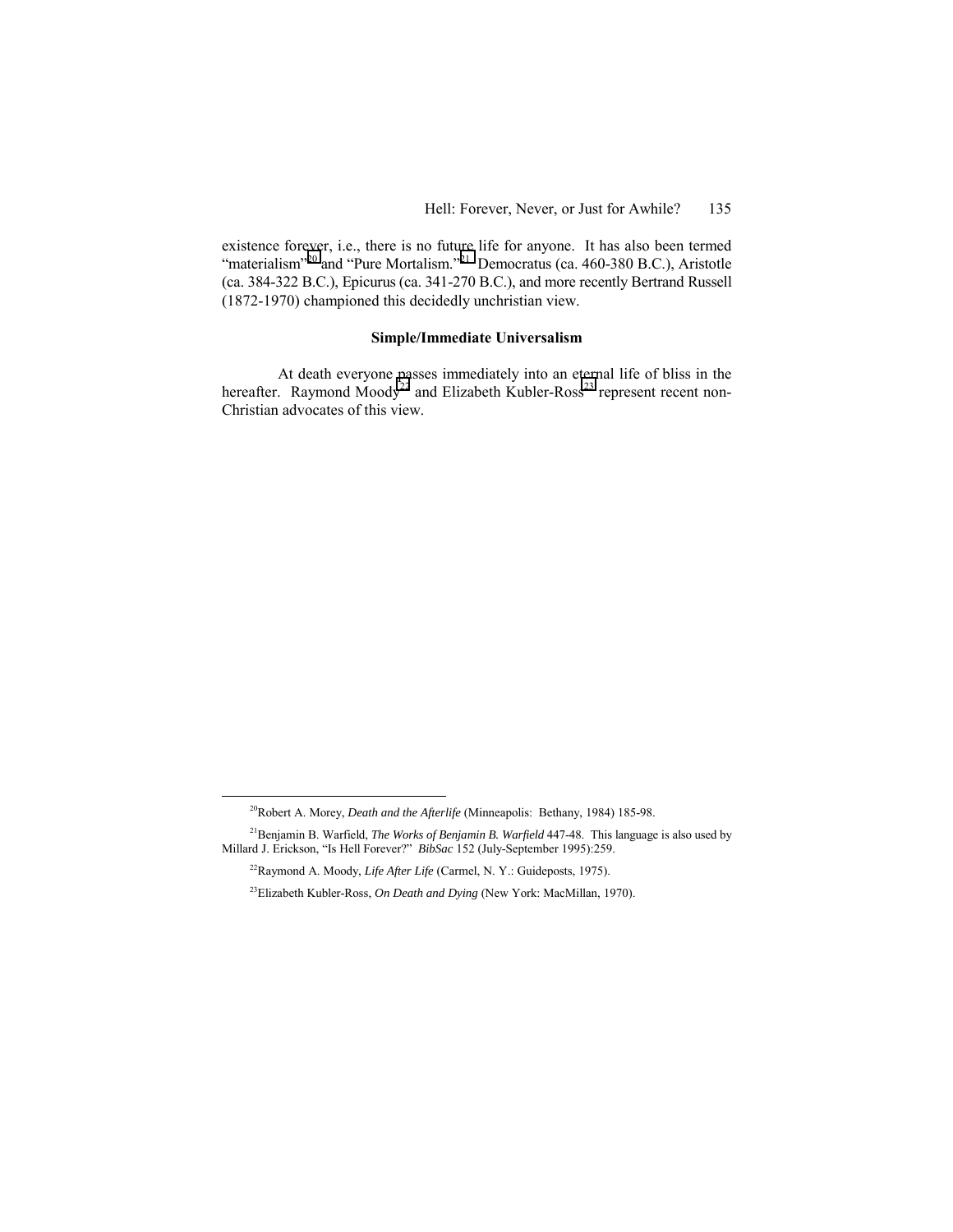### **Postponed Universalism/Restorationism**

This view posits that at the resurrection all will be given eternal life. John Hick<sup>24</sup> represents a pluralistic variation of this position while Origen and John A. T. Robinson espouse a supposed Christian version of it.<sup>25</sup>

#### **Postponed Annihilationism**

The mainstream of annihilationists believe that at the resurrection unbelievers will be judged and then put out of existence forever. This approach has rarely been affirmed before the mid-nineteenth century, e.g., by Arnobius (early fourth century A.D.) and Socinius (ca. 1539-1604). Jehovah's Witnesses, Seventh-Day Adventists, and Christadelphians embrace this doctrine. The most recent published advocates include LeRoy Froom,<sup>26</sup> Edward Fudge,<sup>27</sup> Michael Green,<sup>28</sup>

27Edward W. Fudge, *The Fire that Consumes* (Houston, Tex.: Providential, 1982).

<sup>28</sup>Michael Green, *Evangelism Through the Local Church* (London: Hodder & Stoughton, 1990).

 <sup>24</sup>John Hick, *Evil and the God of Love* (New York: Macmillan, 1966).

<sup>25</sup>John A. T. Robinson, *In the End God* (London: James Clarke, 1950).

<sup>26</sup>LeRoy E. Froom, *The Conditionalist Faith of Our Fathers,* 2 vols. (Washington, D. C.: Review and Herald, 1965). This is the standard Seventh-Day Adventist work on annihilationism/conditional immortality.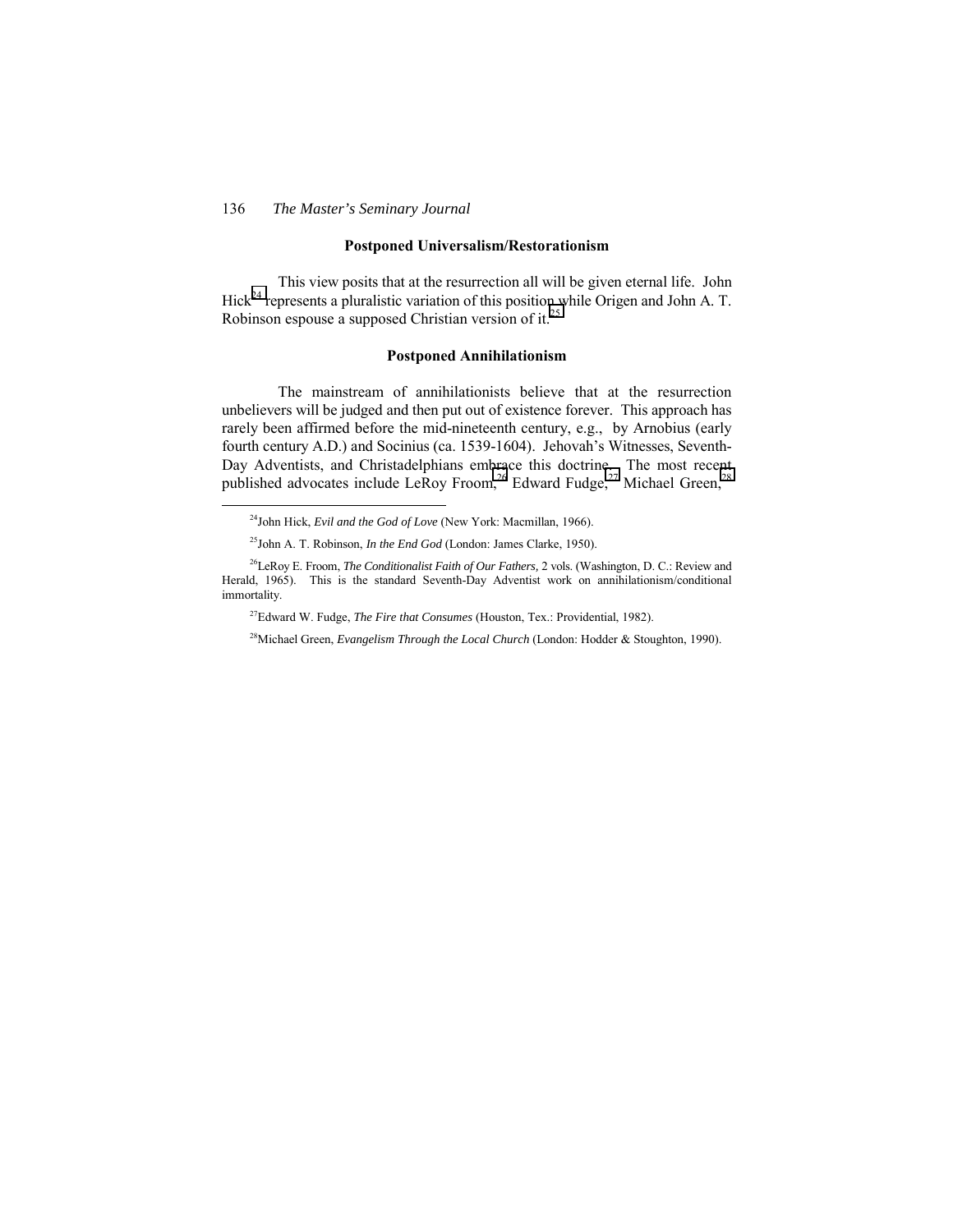Philip E. Hughes, $^{29}$  John Stott, $^{30}$  Steven Travis, $^{31}$  and John Wenham.<sup>32</sup>

#### **Possible Annihilationism/Postmortem Evangelism**

31Stephen Travis, *I Believe in the Second Coming of Jesus* (London: Hodder & Stoughton, 1982).

<sup>32</sup>John Wenham, *The Goodness of God* (Downers Grove, Ill.: InterVarsity, 1974). Just recently his autobiography, *Facing Hell: The Story of a Nobody* (Carlisle, England: Paternoster, 1998), was released posthumously in which Wenham candidly describes the detailed development of his thinking and the strong conviction he held at his death (1996), especially 68-69, 178-79, 229-57. See also Wenham's essay, "The Case for Conditional Immortality" 161-91.

 <sup>29</sup>Philip E. Hughes, *The True Image* (Grand Rapids: Eerdmans, 1989).

<sup>&</sup>lt;sup>30</sup>David L. Edwards and John R. W. Stott, *Evangelical Essentials*. While not dogmatic on the issue, Stott noted in "The Logic of Hell: A Brief Rejoinder," *Evangelical Review of Theology* 18 (January 1994):33-34, "The late Professor F. F. Bruce wrote to me in 1989 that 'annihilation is certainly an acceptable interpretation of the relevant New Testament passages.' He added: 'For myself I remain agnostic.<sup>7</sup> My position is similar.<sup>7</sup> To the best knowledge of the writer, this is the last published statement by Stott on this issue.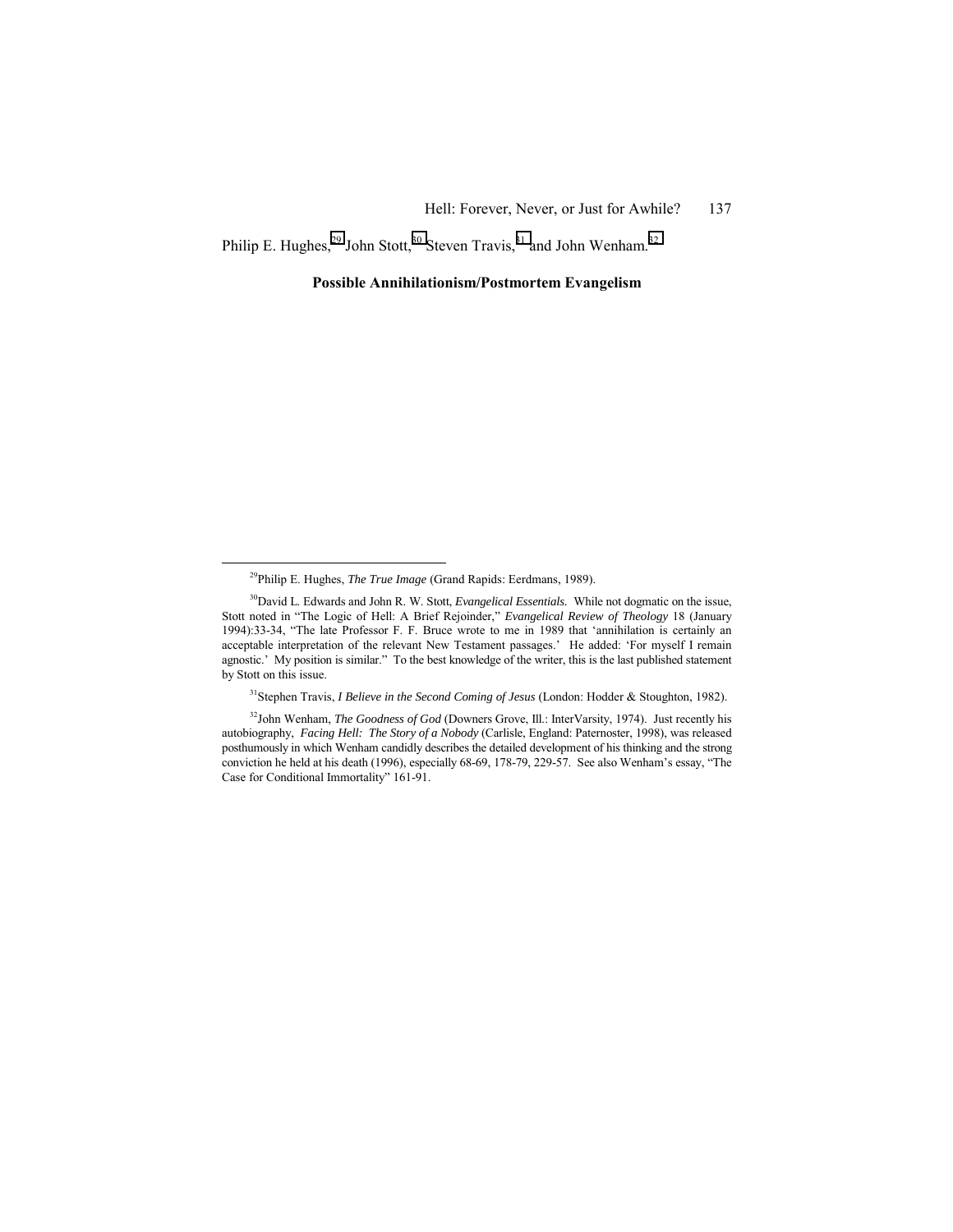This "second chance approach" reasons that after resurrection, unbelievers will have another opportunity to receive or reject Jesus Christ as Savior and Lord. Those who reject Christ for a second time will then face annihilation. Clark Pinnock is the most vocal advocate of this idea. $33$ 

## **Certain Eternal Existence<sup>34</sup>**

The generally accepted, historic position of the church has been that after the final resurrection and judgment, mankind will either live blessedly in the presence of God or live in conscious torment in the fires of hell away from the presence of God forever. Contemporary proponents would include John

<sup>&</sup>lt;sup>33</sup>Clark Pinnock, "Conditional View" 135-66; idem, *A Wideness in God's Mercy (Grand Rapids:* Zondervan, 1992) 168-75*,* idem, *Unbounded Love* (Downers Grove, Ill.: InterVarsity, 1994) 87-95. See the thoughtful critique by Paul R. House, "Biblical Theology and the Inclusivist Challenge," *The Southern Baptist Journal of Theology* 2 (Summer 1998):2-4, and John K. Barrett, "Does Inclusivist Theology Undermine Evangelism?" *EQ* 70/3 (1998 ):219-45.

<sup>&</sup>lt;sup>34</sup>Another way to categorize the various views would be (1) No Immortality (Simple/Immediate Annihilationism); (2) Conditional Immortality (Postponed Annihilationism and Possible Annihila-tionism); and (3) Unconditional/Certain Immortality (Simple Universalism, Postponed Universalism, and Certain Eternal Existence).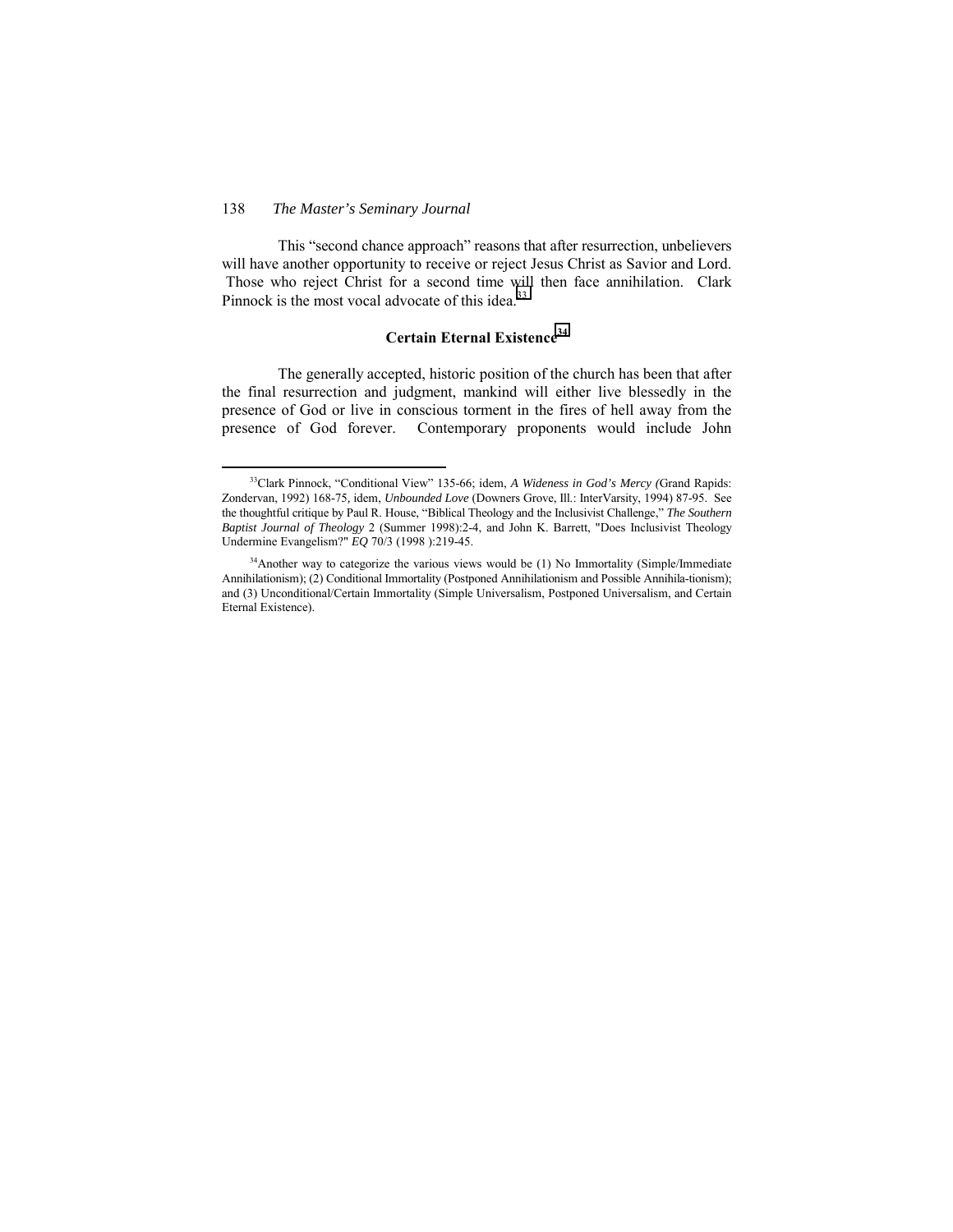Blanchard,<sup>35</sup> Harry Buis,<sup>36</sup> Larry Dixon,<sup>37</sup> Robert Morey,<sup>38</sup> Alec Motyer,<sup>39</sup> Robert A. Peterson,<sup>40</sup> and John Walvoord.<sup>41</sup>

### **Polemical**

#### **Philosophical Issues**

36Harry Buis, *The Doctrine of Eternal Punishment* (Philadelphia: Presbyterian and Reformed, 1957).

38Morey, *Death and the Afterlife*.

39Alec Motyer, *After Death: A Sure and Certain Hope* (Ross-shire, Scotland: Christian Focus, 1996).

40Robert A. Peterson, *Hell on Trial: The Case for Eternal Punishment* (Phillipsburg, N. J.: Presbyterian and Reformed, 1995); cf. idem, "A Traditionalist Response to John Stott's Arguments for Annihilationism," *JETS* 37 (December 1994):553-68.

<sup>41</sup>John Walvoord, "The Literal View," in *Four Views on Hell*, 11-28. Additionally, see Harold O. J. Brown, "Will the Lost Suffer Forever?" *Criswell Theological Review* 4 (1990):261-78; Millard J. Erickson, "Is Hell Forever?" 259-72; Alan W. Gomes, "Evangelicals and the Annihilation of Hell," *Christian Research Journal* 13 (Spring 1991):15-19 and "Evangelicals and the Annihilation of Hell," Part 2*, Christian Research Journal* 14 (Summer 1991):9-13.

<sup>&</sup>lt;sup>35</sup>John Blanchard, *Whatever Happened to Hell?* (Durham, England: Evangelical, 1993).

<sup>37</sup>Larry Dixon, *The Other Side of the Good News* (Wheaton, Ill.: Victor, 1992).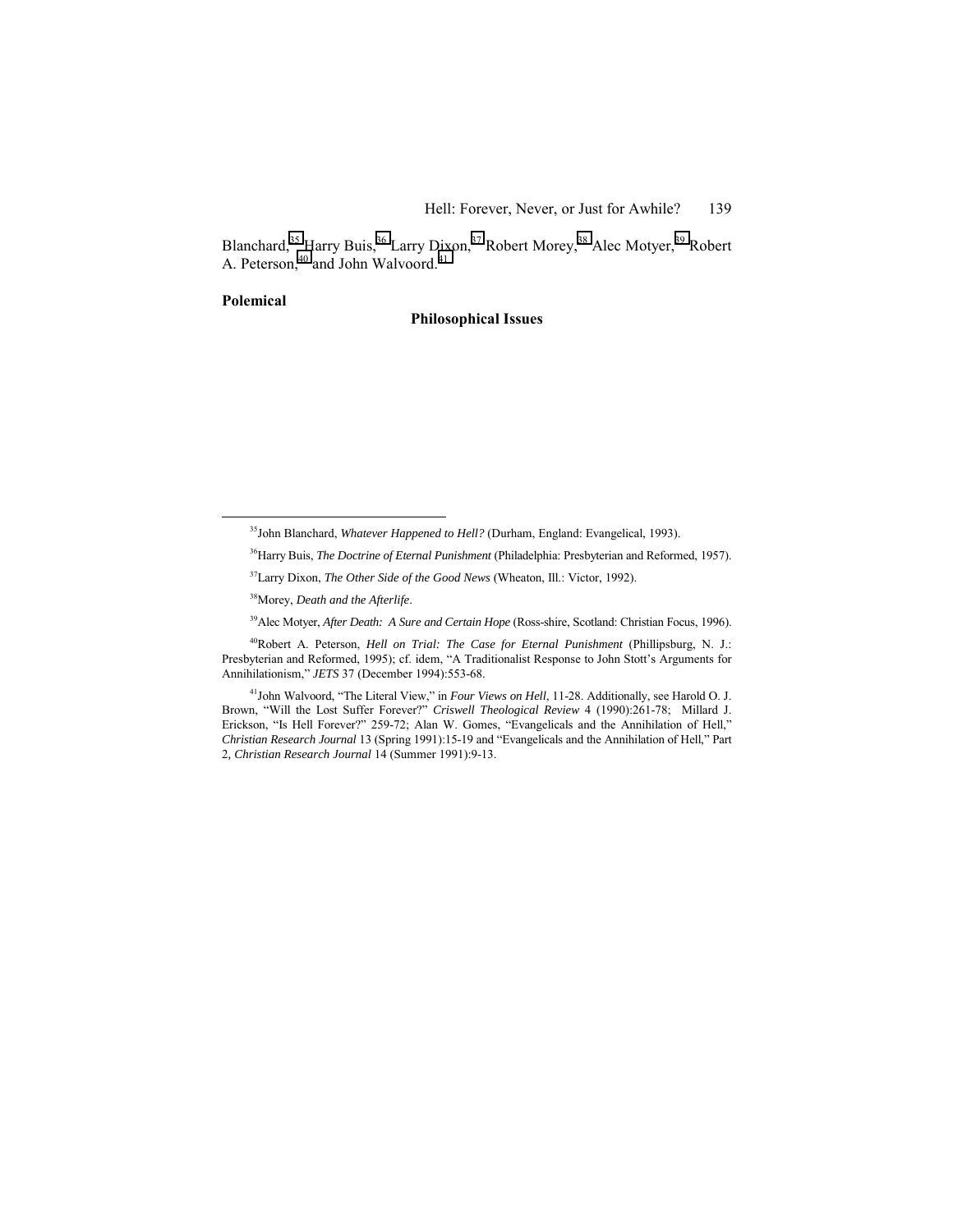The questions concerning eternal torment raised by various opponents include "Isn't eternal conscious torment needless cruelty?" and "Isn't forever punishment incompatible with God's love and mercy?" Preliminarily, one might observe that, for annihilationists, life imprisonment is more humane to the thinking of most than capital punishment or suffering through this life is more righteous than euthanasia. No major complaints are raised by annihilationists to the hundreds or thousands of years during which unbelievers suffer in the intermediate state. So why then be opposed to endless punishment in hell? This writer's opinion would be that those sincere Christian scholars who have opted for conditional immortality have been far more influenced by an overemphasized anthropocentric view of the world and Scripture than a theocentric view (maybe more than they realize) and that this has colored their thinking.<sup>42</sup>

The question is raised, "To whom and when, if ever, is immortality bestowed to a mortal creature?î Opponents of eternal torment in hell often assert that the church was dramatically affected by Platonic thought which taught that the soul was naturally created immortal. To that it must be hypothetically admitted that one Christian generation could possibly be deceived by an unbiblical philosophy. However, to support the idea that 2,000 years of doctrinal history has been almost universally blind to embracing pagan thought on this issue is beyond acceptable reason.

God's justice is often brought to the forefront of the discussion. "Isn't eternal punishment unjust as retribution for a non-eternal violation?" Yet, it must be remembered that God defines and sets the standard for what is just and unjust. The Scriptures reveal what that measure is, and thus an exegetical, not a philosophical, approach is the only one that will yield satisfactory answers. It could just be that sin against an eternally holy God is far more serious from His perspective than from the human point of view.

It has also been asked, "Would not the joy of the saints be greatly diminished in heaven to know that others are suffering in hell?" Again, one must retreat to Scripture, particularly Rev 21:4, for an answer. Also, it could be asked of annihilationists in response, "Would not the joy of the saints be greatly diminished in heaven to know that their unsaved acquaintances and family have now gone out of existence?î Humanly speaking, that latter hypothetical situation seems as

 $42$ On the other hand, those who espouse conscious torment in hell have in their imaginative descriptions of hellís awfulness often greatly exceeded what little detail the Scripture provides, beyond the fact of torment. For example, Dante Alighieri, *Dante's Inferno* (Chicago: Thompson & Thompson, 1902), written in the thirteenth century.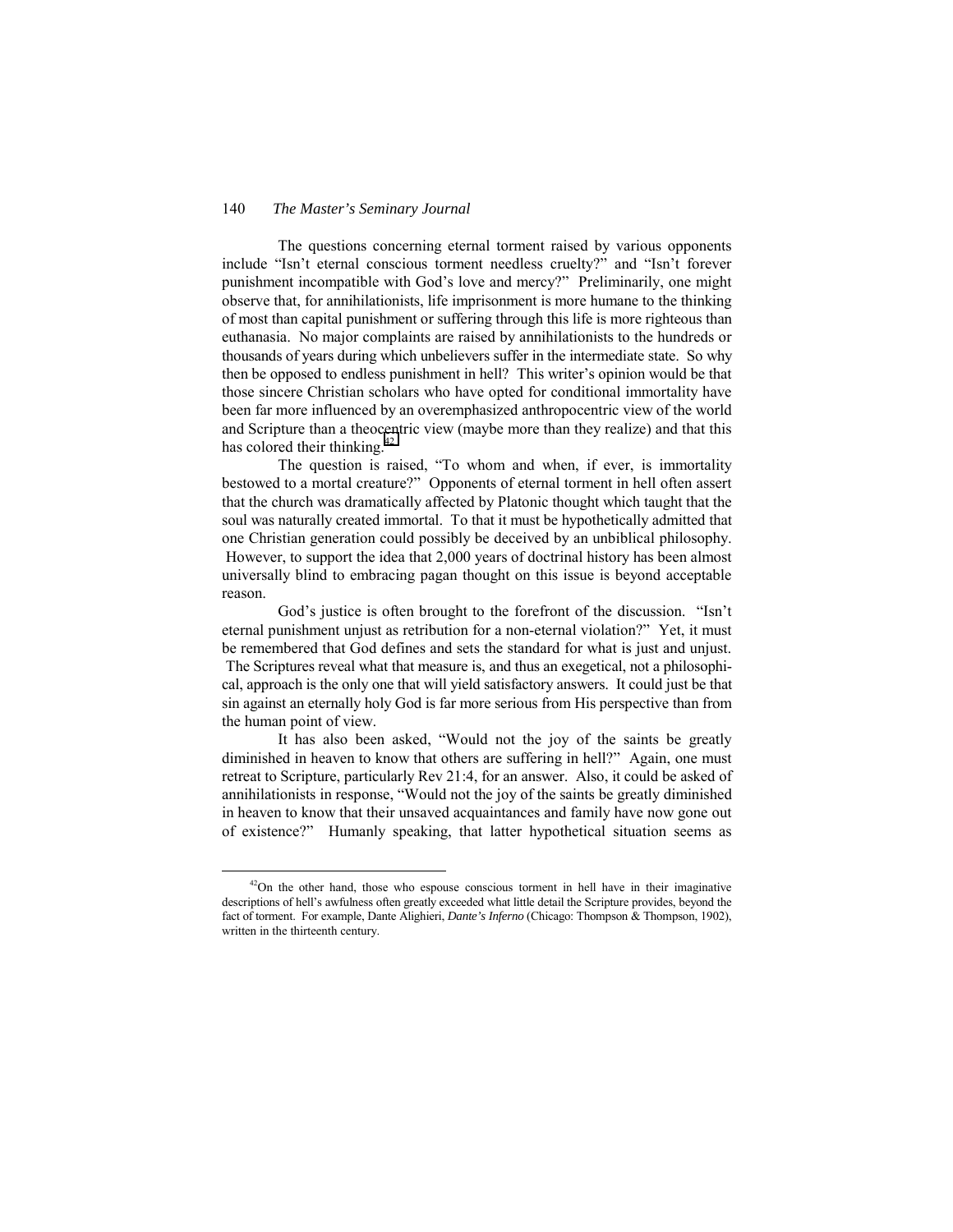sorrowful, if not more so, as the former.

### **Exegetical Issues**

In this brief section, the writer raises some critical issues without attempting to settle them, due to the purpose and scope of this article.

- 1. Are \_πώλεια (*ap\_leia*, ìdestructionî), \_λεθρoς (*olethros*, "destruction"), and πόλλυμι (*apollymi*, "I destroy") in such passages as Matt 7:13 ("the broad way of destruction"), 2 Thess  $1:9$ ("the penalty of eternal destruction"), and Matt  $10:28$  ("destroy") both body and soul") meant to convey "annihilation" or a substandard/ruinous life in the hereafter as compared to eternal life in the presence of God?
- 2. Is the fire imagery of  $\pi \rho$  (*pur*, "fire"), associated with Gehenna, picturing "annihilation" or conscious, continuous torment in such NT phrases as "lake of fire" (Rev 20:10), "furnace of fire" (Matt 13:42), "unquenchable fire" (Matt  $3:12$ ), and "fire and brimstone" (Luke  $17:29$ )? What kind of fire produces continual "weeping and gnashing of teeth" (Matt  $8:12$ )?
- 3. Does θ νατος (*thanatos*, "death") connote "end of existence" or transition to "another kind of existence"?
- 4. Does the noun  $\alpha \propto (ai_n, "eternity")$  and the adjective  $\alpha \propto \cos (ai$ *nios,* "eternal") primarily reflect lasting effect or lasting existence?

## **Theological Issues**

1. Was Platonic thought regarding the natural immortality of man's spiritual being actually integrated into Christian theology, or do the ideas of "eternal life" and "second death" come from the Scriptures?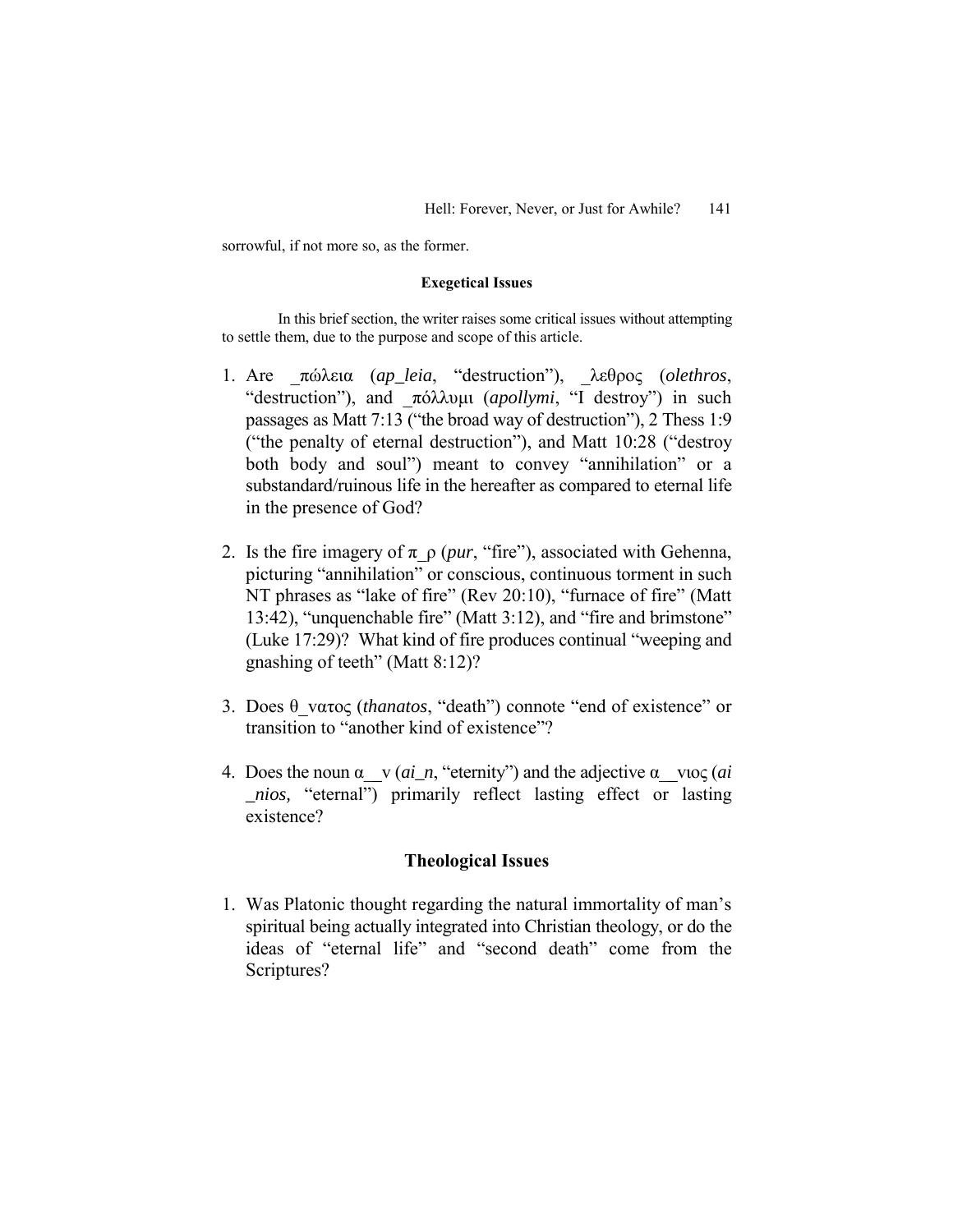- 2. Is there really a second chance for salvation after physical death?
- 3. Is one's salvation based on one's level of light/desire for God, or is salvation based on a true knowledge of and repentant response to the death, burial, and resurrection of the Lord Jesus Christ in a person's normal lifetime?
- 4. Does Scripture teach the ultimate reconciliation of all things in such a way that the ongoing, eternal existence of hell, Satan, demons, and unbelievers would be a contradiction or that would militate against God's full glory (cf. John 12:32; 1 Cor 15:28; Eph 1:10; Phil 2:10-11)?

# **DELIVERING GRIST FOR THE MENTAL MILL**

## **Key Words**

# **α\_ώv/α\_ώvιoς (***ai\_n, ai\_nios***)**

- 1. Context strongly determines the meaning of eternity/eternal, whether it be "for an extremely long time" or "forever."
- 2. With rare exceptions (e.g., Rev 19:3), the plural is always used in the sense of "forever."
- 3. Would not Rev 14:11 indicate an eternal experience not just eternal results, as also the lake of fire experience (Rev 20:10)?
- 4. The use of the plural α\_′vα (*ai\_na*) in Jude 13 to describe the experience of "black darkness" is utterly unexpected and unnecessary if annihilationism were in view (cf. 2 Pet 2:17 where *ai\_na* is not used).

# **\_πώλεια/\_πόλλυµι/\_λεθρoς (***ap\_leia/apollymi/olethros***)**

1. These words for destruction/ruin are never translated "annihilation"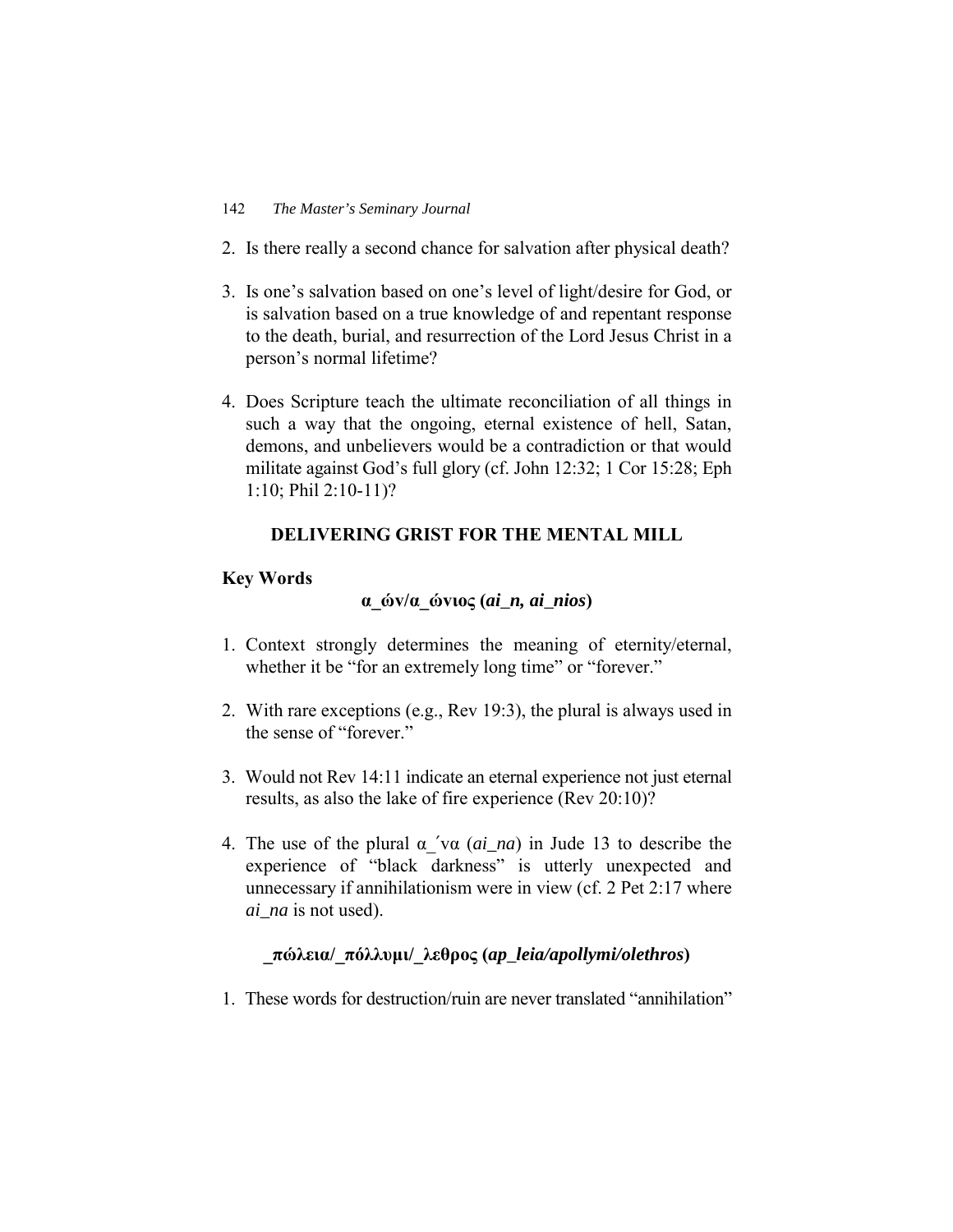in the NT.

- 2. These words are used in a temporal sense without the meaning of annihilation, e.g., Acts 8:20; 1 Cor 5:5; 2 Pet 3:6. Therefore, why should the meaning of annihilation be attached to them in an eternal sense?
- 3. Since \_λεθρoς (*olethros*) and απώλεια (*ap\_leia*) are used together in 1 Tim 6:9, would this not strongly militate against *ap\_leia* meaning annihilation?

# **βασαvίζω/κόλασις/\_δυv·oµαι (***Basaniz\_/kolasis/odynaomai***)**

- 1. Would not the idea of everlasting punishment demand the experiencing of hell, and not annihilation (cf. Matt 25:46)?
- 2. Do not the descriptive terms in Rev  $14:10$ ,  $11$  and  $20:10$  ("torment  $\ldots$  forever," "no rest day and night," "tormented day and night," and "forever and ever") associated with torment/punishment point decidedly to an eternal experience?
- 3. If βασαvίζω (*basaniz\_)* is used of ongoing torment temporally (cf. Rev 9:5, 11:10), then would it not be reasonable to expect it also to describe continuous torment eternally?

# **Key Texts**

# **Matthew 25:46**

This writer asserts that "eternal life" shares a common idea with "eternal punishment," i.e., they both imply a forever conscious existence. The contrast is obviously in a differing quality of existence that is endless in both cases.

# **Mark 9:43, 48 (cf. Isa 66:24)**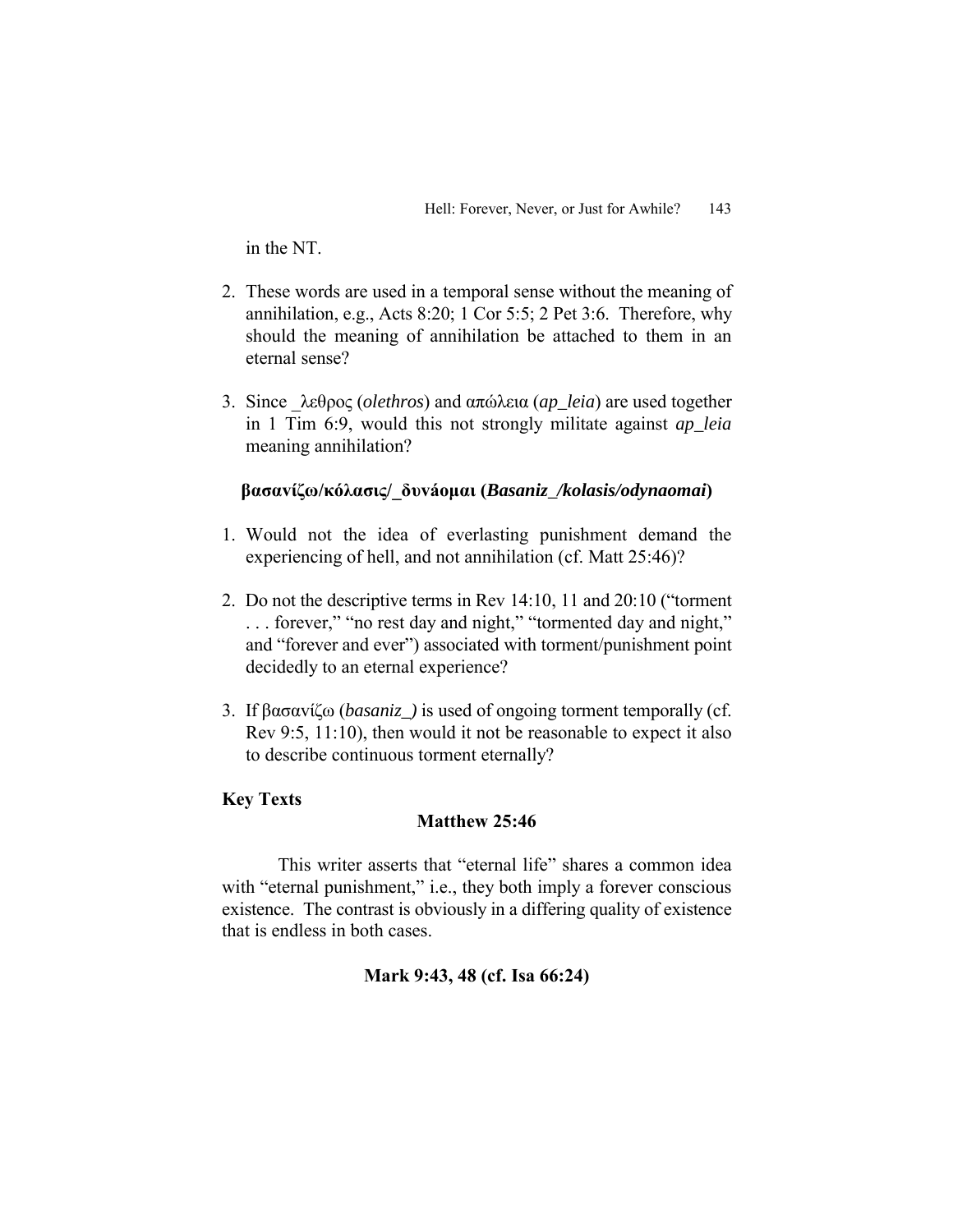The "unquenchable fire" of 9:43 must have an endless supply of fuel (otherwise it would be quenchable), which would be impossible if one took the annihilation view. Since the worm does not die, it implies an endless supply of food which could not be with the annihilation view.

## **John 3:36**

With parallelism much like that in Matthew 25:46, the verse declares that the true believer has eternal life and the unbeliever has God's wrath abiding, with the sense of continuation, on him. The concept of annihilationism would contradict the biblical sense of "continued abiding."

## **2 Thessalonians 1:9 (cf. Matt 10:28)**

This text is seemingly meaningless if "eternal destruction" meant annihilation. Rather the vocabulary (see the discussion of  $\lambda \epsilon \theta$ ρος above) and the implied contrast to believers in the presence of God point to eternal existence in a ruinous state.

# **Revelation 14:10-11**

There are at least four major contextual/exegetical indicators that a conscious, continual experience is in view here, not annihilation.

- 1. The torment/*basaniz\_* is done in the presence of the holy angels and the Lamb.
- 2. The smoke of torment is an eternal phenomenon. Where there is smoke, there must be fire; and where there is fire, there must be fuel. So, eternal smoke demands eternal fuel, i.e., the lost.
- 3. Those being tormented have no rest or, in other words, they are in torment. This would not be true if this referred to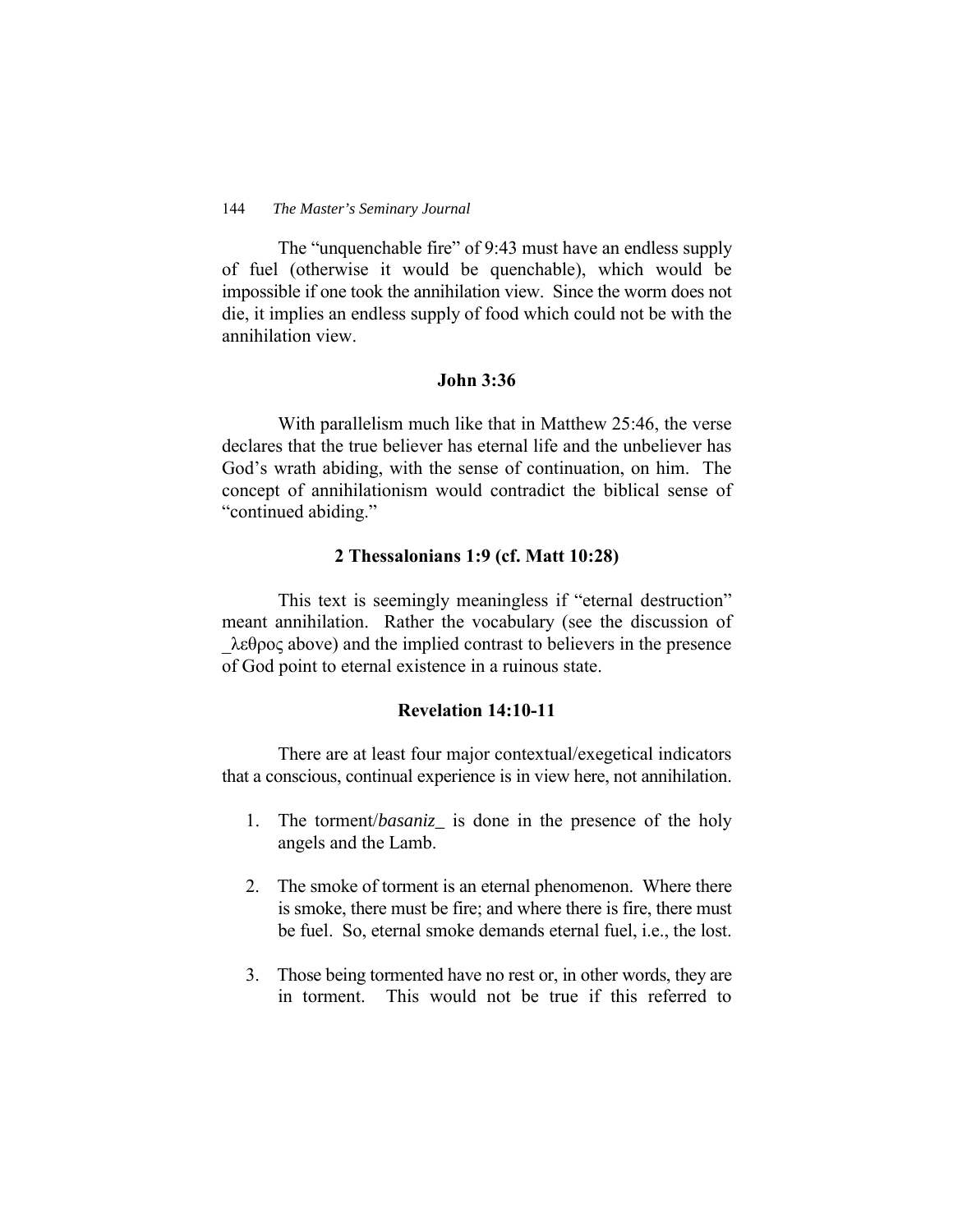annihilation.

4. The torment goes on "day and night," which would be incompatible with annihilationism.

## **Revelation 19:20 and 20:10 (cf. Matt 25:41)**

In Rev 19:20, the beast and the false prophet are thrown alive into the lake of fire. One thousand years later they are still alive  $(20:10)$ . The phrase in 20:10, "tormented day and night forever," indicates that what their previous tormented experience had been for a millennium would continue throughout eternity. This also describes the experience provided by the "eternal fire" of Matt 25:41. Since this is true of them, would it not also be true of others who eventually reside in the lake of fire?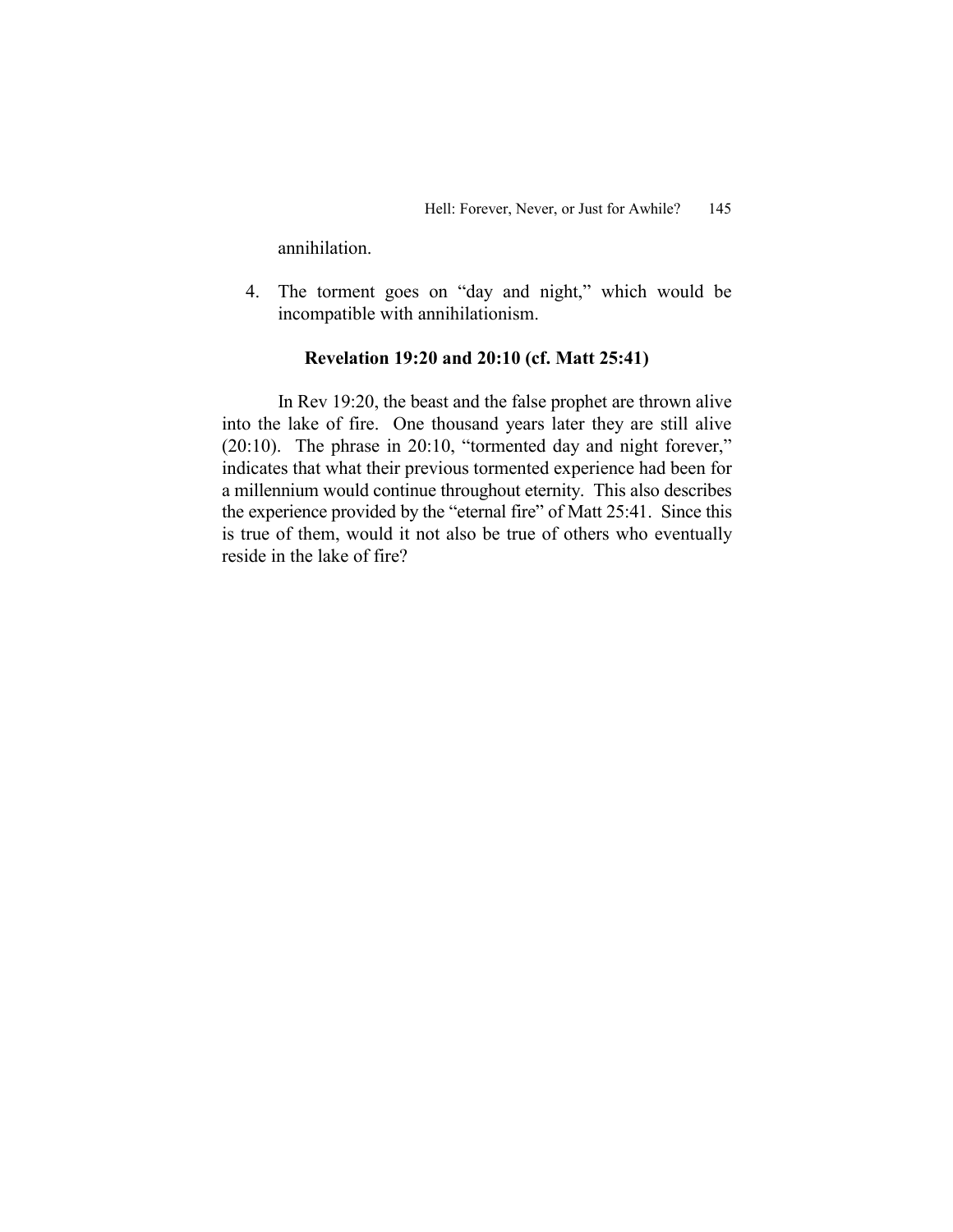## **Revelation 22:15**

The focus of attention here is the New Jerusalem whose occupants have washed their robes (22:14). Those who have not and are unclean dwell outside, implying a continuing existence, not a nonexistence.

# **Key Theological Concepts Intermediate Torment**

Luke 16:24, 25 points to lasting, conscious torment on the part of unbelievers immediately after death, just as Rev 20:10 (cf. Matt 25:41; Rev 19:20) indicates one thousand years of torment during the millennium—these are essentially indisputable facts. Now, it would seem that philosophical arguments used by annihilationists against eternal conscious torment would be equally applicable here, but the facts of the texts contradict them. Since the annihilationist's thinking is not true here in the temporal sense, nothing would then make them valid in the eternal sense.

### **Degrees of Eternal Punishment**

Matthew 10:15; 11:22, 24 and Luke 10:12, 14; 20:47 point to the decided idea that there will be degrees of punishment in Gehenna for unbelievers appropriate to the evil deeds done during one's life. This would strongly argue against annihilationism which basically calls for a "one size fits all" approach in that all are annihilated without variation.

## **Resurrection and the Second Death**

Both Dan 12:2 and John 5:29 point to the ultimate resurrection of the lost. Then, Rev 20:11-15 describes their judgment by God with the outcome of a "second death" in the lake of fire (cf. 21:8). Just as the first death did not result in annihilation, as evidenced by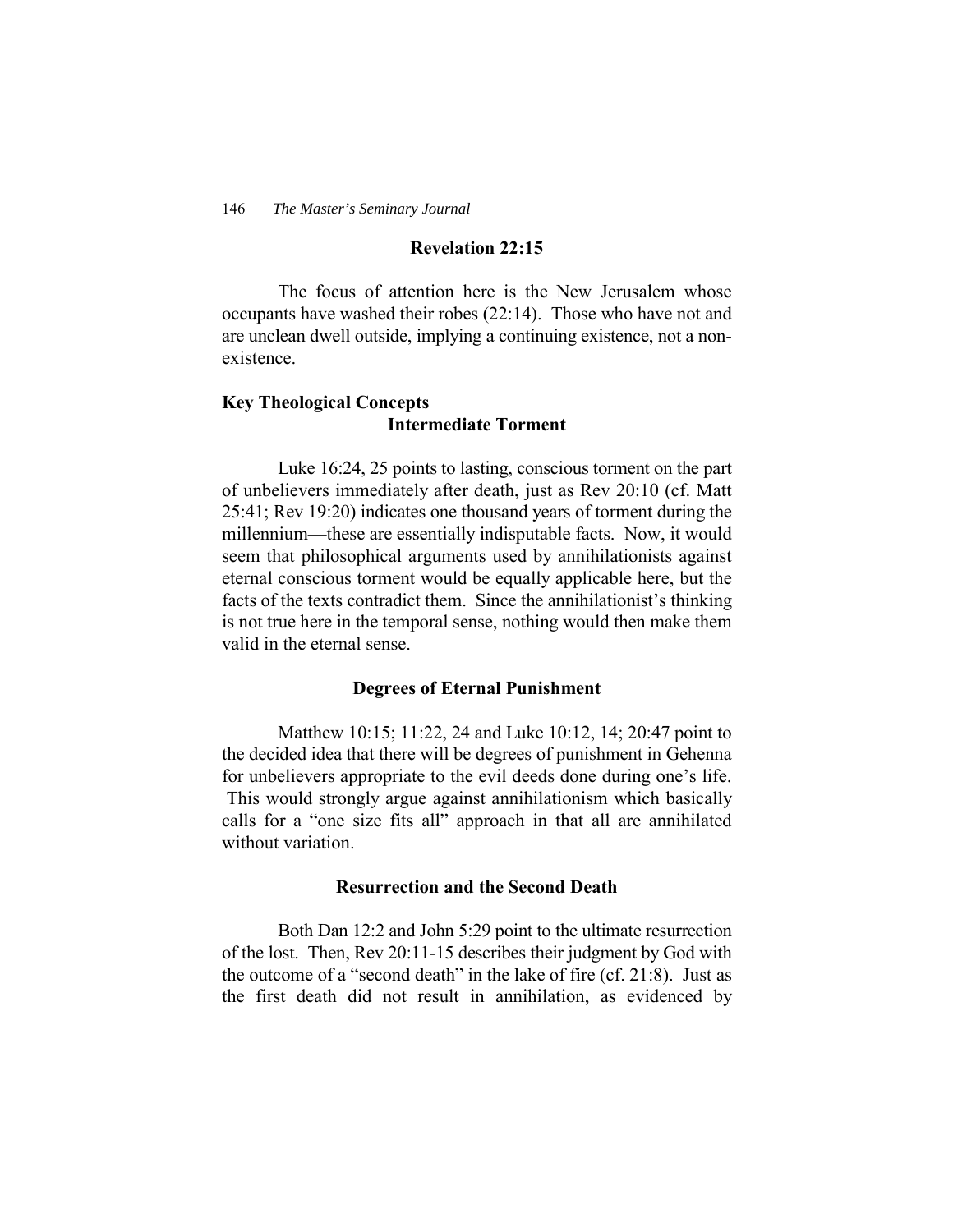resurrection, neither will the second death.

## **Suffering in This Life**

Annihilationists argue that it would be unloving and unmerciful for God to allow a person to experience eternal torment. They also reason that the punishment of eternal torment does not fit the nature of a temporal crime. Such logic seemingly fails to take into account that, from a human perspective, the sufferings of Job (Job  $1-$ 2) were not deserved, but God allowed them or that the sin of Achan (Joshua 7) did not seem to deserve death as the consequence, but God demanded it of both him and his family. Remember also the death penalty imposed on the one caught gathering wood on the Sabbath (Num 15:32-36). None of these, apart from divine revelation, seem to square with the character of God as humanly defined, yet Scripture authenticates them all as true and consistent with God's perfect being. Thus annihilationists, who rest a large part of their case on this kind of thinking, should be extremely cautious in practicing theodicy.

## **REACHING A WORKING CONCLUSION**

Because this essay is introductory in nature, not the final word in the anthology, let this writer propose a "working solution" to be affirmed and strengthened by the articles that follow. It is concluded,

No variation of Universalism nor any form of Annihilationism/Conditional Immortality is biblically or otherwise acceptable as a legitimate Christian view of Hell (Gehenna), i.e., life hereafter in the final state for unbelievers. Overall views other than "Certain Eternal Existence" as espoused in this essay are deemed to be historically, lexically, exegetically, contextually, and theologically deficient.

We find satisfying the confident conclusion drawn by S. Lewis Johnson: "It is doubtful that there is a doctrine in the Bible easier to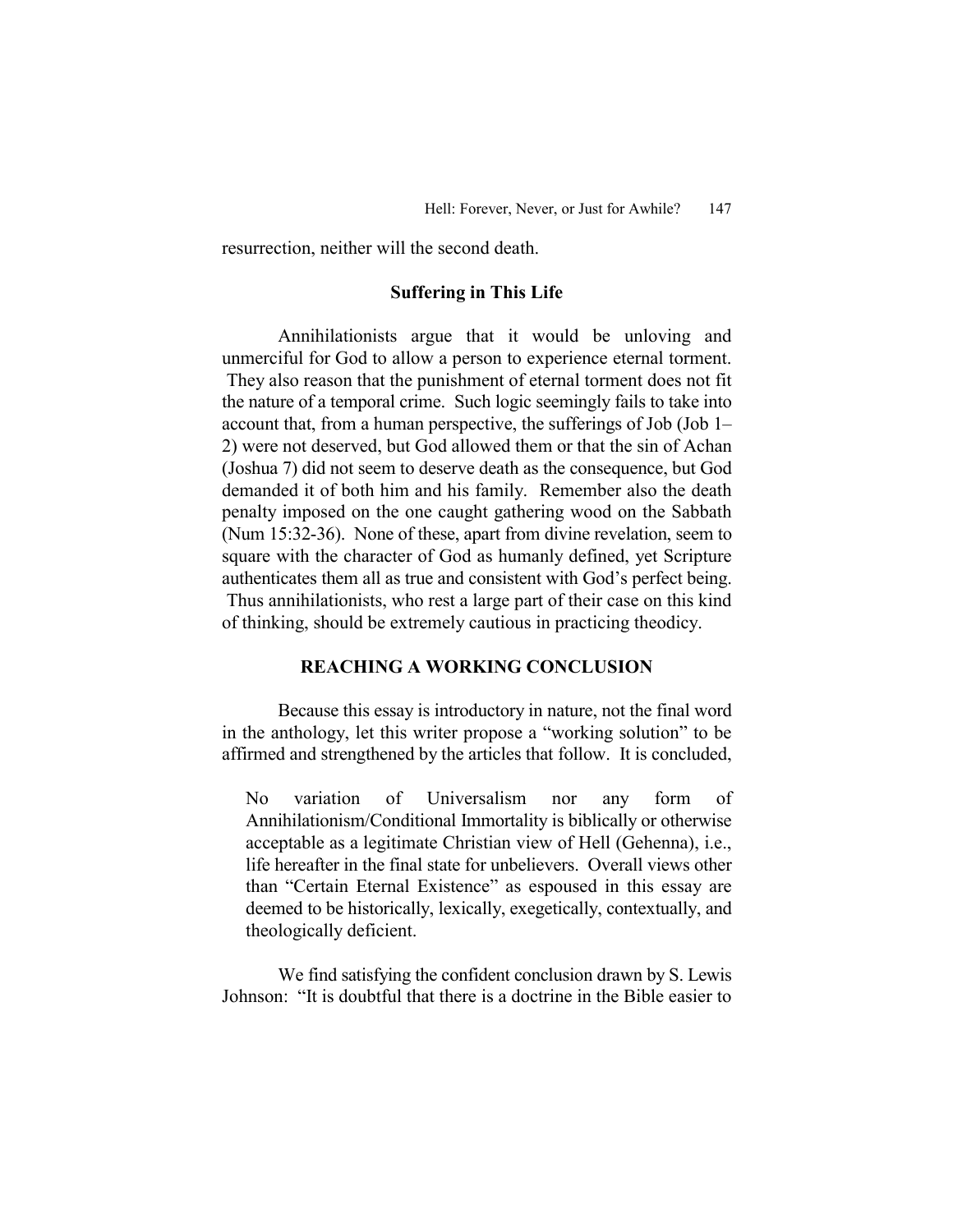prove than that of eternal punishment (cf. Matt.  $25:46$ ).<sup> $43$ </sup>

## **PROVIDING A SELECTED BIBLIOGRAPHY ON HELL**

## **Books**

- Philip C. Almond, *Heaven and Hell in Enlightenment England* (Cambridge University, 1994).
- Robert Anderson, *Human Destiny: After Death—What?* (Pickering and Inglis, 1913).
- John Armstrong, ed., *The Coming Evangelical Crisis* (Moody, 1996).
- B. F. C. Atkinson, *Life and Immortality* (published privately, n.d.).
- Samuele Bacchiocchi, *Immortality or Resurrection* (Berrien Springs, Mich.: Biblical Perspective, 1998).
- William Barclay, *A Spiritual Autobiography* (Eerdmans, 1975).
- Harry Blamires, *Knowing the Truth about Heaven and Hell* (Servant Books, 1988).
- John Blanchard, *Whatever Happened to Hell?* (Evangelical, 1993).
- Loraine Boettner, *Immortality* (Presbyterian and Reformed, 1956).
- Gregory A. Boyd, *God at War: The Bible and Spiritual Conflict* (InterVarsity, 1997).
- Jon E. Braun, *Whatever Happened to Hell?* (Thomas Nelson, 1979).
- Harry Buis, *The Doctrine of Eternal Punishment* (Presbyterian and Reformed, 1957).
- Jonathan M. Butler, *Softly and Tenderly Jesus Is Calling: Heaven and Hell in American Revivalism, 1870-1920* (Carlson, 1991).
- Nigel M. de S. Cameron, ed., *Universalism and the Doctrine of Hell* (Baker, 1992).
- D. A. Carson, *The Gagging of God* (Zondervan, 1996).

<sup>&</sup>lt;sup>43</sup>S. Lewis Johnson, "God Gave Them Up," *BibSac* 129 (April-June 1972):131. Consult the story of Henry Ward Beecher's capitulation to the overwhelming logic of William G. T. Shedd as recited by Augustus H. Strong, *Systematic Theology* (1970 reprint, Old Tappan, N. J.: Revell, n.d.) 1052-53.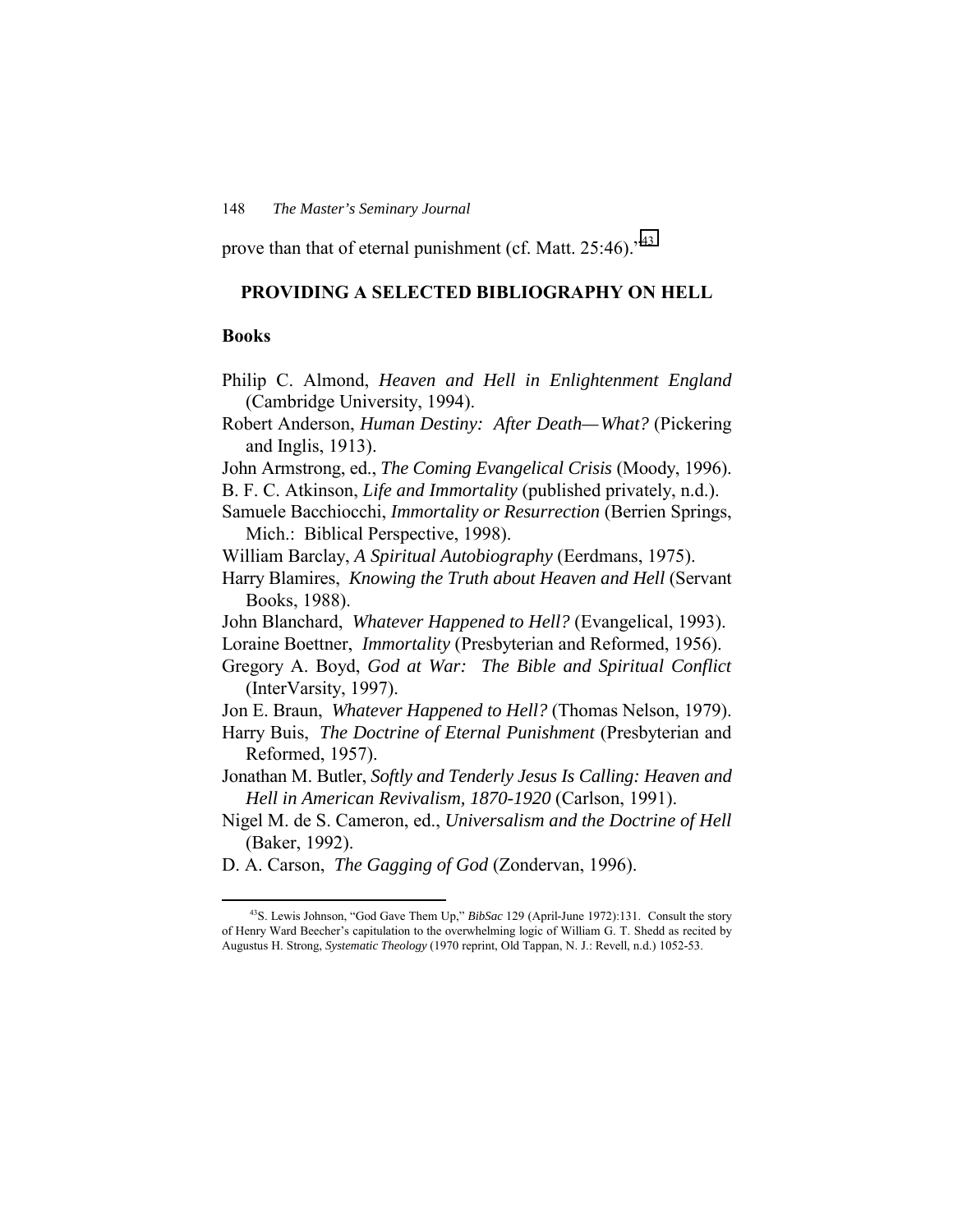- J. Cooper, *Body, Soul and the Life Everlasting* (Eerdmans, 1989).
- William Crockett, gen. ed., *Four Views on Hell* (Zondervan, 1996).
- William Crockett & James Sigountos, eds., *Through No Fault of Their Own?* (Baker, 1991).
- Thomas Davis, *Endless Sufferings: Not the Doctrine of Scripture* (Longmans, 1867).
- Larry Dixon, *The Other Side of the Good News* (Victor, 1992).
- David L. Edwards and John R. W. Stott, *Evangelical Essentials* (InterVarsity, 1988).
- Millard Erickson, *The Evangelical Left* (Baker, 1997).
- F. W. Farrar, *Eternal Hope* (MacMillan, 1879).
- Ajith Fernando, *Crucial Questions about Hell* (Kingsway, 1991).
- LeRoy E. Froom, *The Conditionalist Faith of Our Fathers*, 2 vols. (Review & Herald, 1965).
- Edward William Fudge, *The Fire that Consumes* (Providential, 1982).
- Daniel P. Fuller, *The Unity of the Bible: Unfolding God's Plan For Humanity* (Zondervan, 1992).
- John Gerstner, *Jonathan Edwards on Heaven and Hell* (Baker, 1980). *\_\_\_\_\_, Repent or Perish* (Soli Deo Gloria, 1990).
- Michael Green, *Evangelism Through the Local Church* (Hodder & Stoughton, 1990).
- H. E. Guillebard, *The Righteous Judge* (published privately, n.d.).
- Fritz Guy, "The Universality of God's Love," in *The Grace of God, the Will of Man*, ed. by Clark Pinnock (Bethany, 1989) 31-49.
- Murray J. Harris, *Raised Immortal* (Eerdmans, 1983).
- Paul Helm, *The Last Things: Death, Judgment, Heaven, and Hell* (Banner of Truth, 1989).
- William Hendriksen, *The Bible on the Life Hereafter* (Baker, 1963). John Hick, *Death and Eternal Life* (Collins, 1976).
- \_\_\_\_\_, *Evil and the God of Love* (MacMillan, 1966).
- Anthony Hoekema, *The Bible and the Future* (Eerdmans, 1979).
- Matthew Horberry, *An Inquiry into the Scripture Doctrine of Future Punishment*, (Clarendon, 1828).
- Herman Hoyt, *The End Times* (Moody, 1969).
- Philip E. Hughes, *The True Image* (Eerdmans, 1989).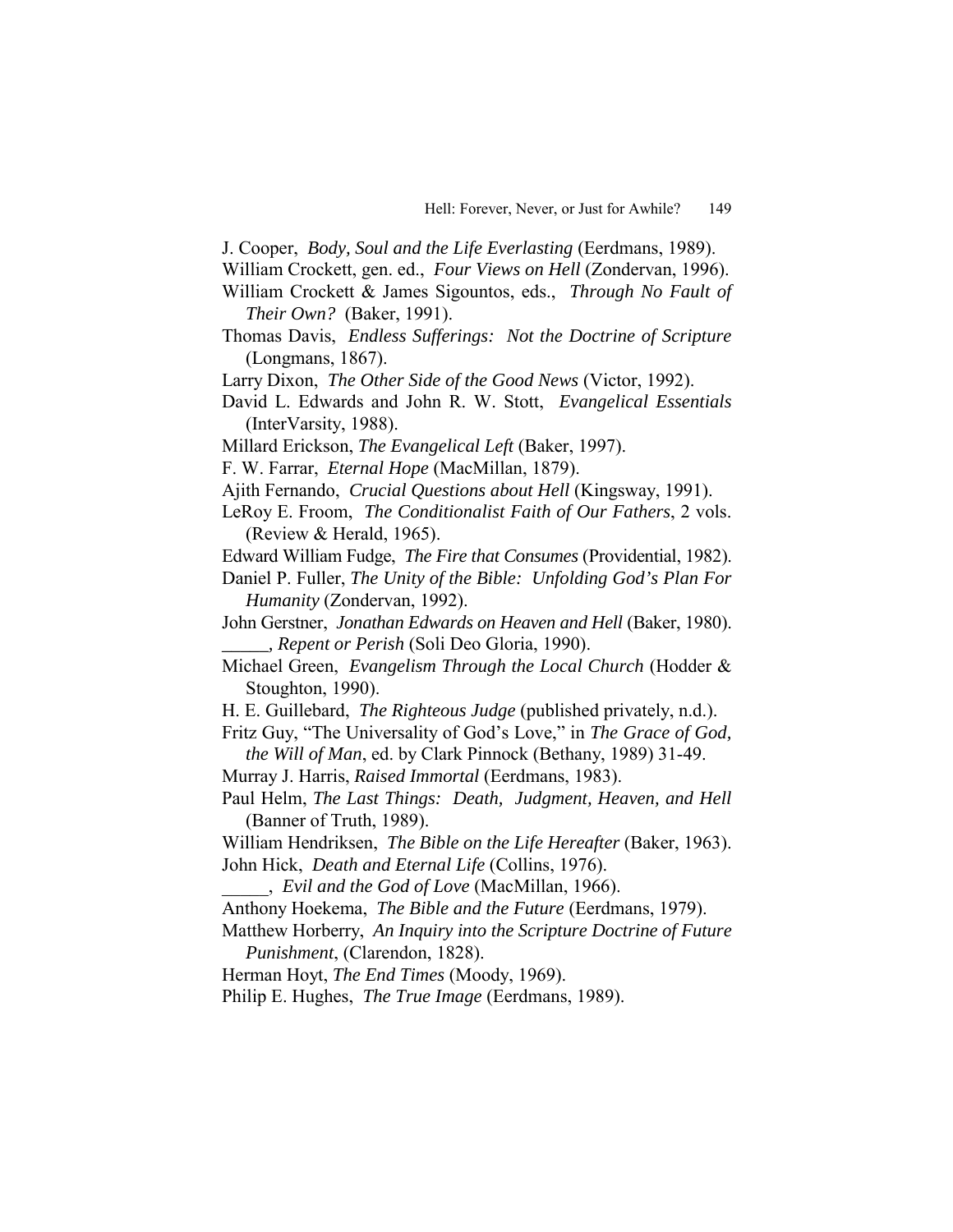- Erwin Lutzer, *Coming to Grips with Hell* (Moody, 1990).
- Dale Moody, *The Word of Truth* (Eerdmans, 1981).
- Robert Morey, *Death and the Afterlife* (Bethany, 1984).
- Leon Morris, *The Biblical Doctrine of Judgement* (Tyndale, 1970).
- J. A. Motyer, *After Death: A Sure and Certain Hope*, rev. ed. (Christian Focus, 1996).
- W. O. E. Oesterley, *Immortality and the Unseen World* (MacMillan, 1921).
- D. Pawson, *The Road to Hell* (Hodder & Stoughton, 1992).
- Robert A. Peterson, *Hell on Trial* (Presbyterian and Reformed, 1995).
- A. W. Pink, *Eternal Punishment* (Reiner, n.d.).
- Clark Pinnock, *et al.*, *Theological Crossfire* (Zondervan, 1990).
- \_\_\_\_\_, *Tracking the Maze* (Harper & Row, 1990).
- \_\_\_\_\_, *A Wideness in God's Mercy* (Zondervan, 1992).
- \_\_\_\_\_, *et al.*, *The Openness of God* (InterVarsity, 1994).
- \_\_\_\_\_, *et al.*, *Unbounded Love* (InterVarsity, 1994).
- John Piper, *Let the Nations Be Glad! The Supremacy of God in Missions* (Baker, 1993).
- E. B. Pusey, *What is of Faith as to Everlasting Punishment?* (Oxford, 1880).
- S. F. D. Salmond, *The Christian Doctrine of Immortality*, 2nd ed. (T. & T. Clark, 1903).
- W. G. T. Shedd, *The Doctrine of Endless Punishment* (1980 reprint, Klock & Klock, n.d.).
- Harold P. Simonson, *Jonathan Edwards: Theologian of the Heart* (Eerdmans, 1974).
- R. V. G. Tasker, *The Biblical Doctrine of the Wrath of God* (Tyndale, 1951).
- Peter Toon, *Heaven and Hell* (Nelson, 1986).
- Stephen Travis, *The Jesus Hope* (InterVarsity, 1974).
- \_\_\_\_\_, *I Believe in the Second Coming of Jesus* (Hodder & Stoughton, 1982).
- D. P. Walker, *The Decline of Hell: Seventeenth-Century Discussions of Eternal Torment* (University of Chicago, 1964).
- Benjamin B. Warfield, *Studies In Theology* (Baker, n.d.).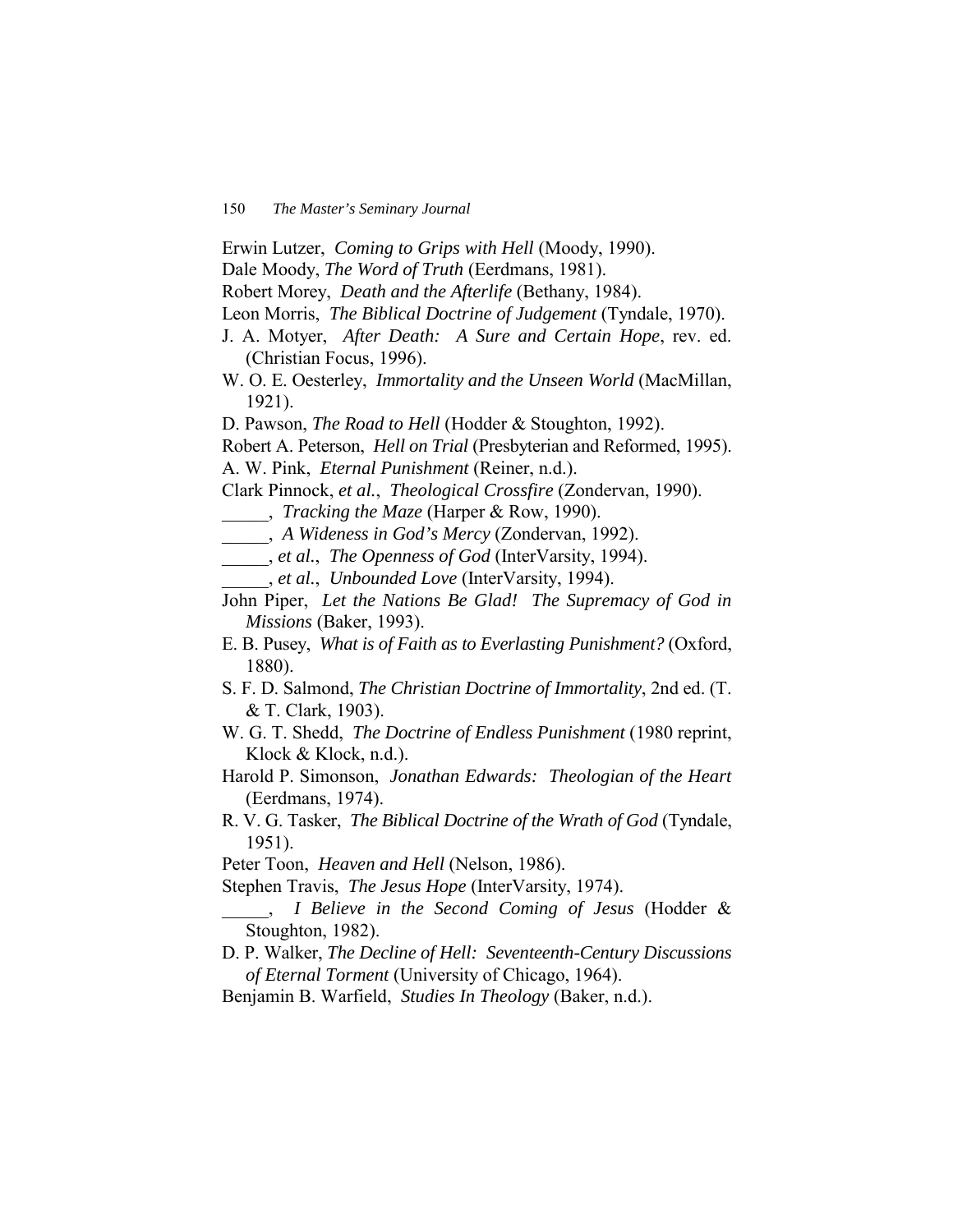John Wenham, *The Goodness of God* (InterVarsity, 1974). \_\_\_\_\_, *Facing Hell: The Story of a Nobody* (Paternoster, 1998).

## **Articles**

- Gerald Bray, "Hell: Eternal Punishment or Total Annihilation?" *Evangel* 10 (Summer 1992):19-24.
- Robert Brow, "Evangelical Megashift," *Christianity Today* 34 (February 19, 1990):12-14.
- Frank Burch Brown, "The Beauty of Hell: Anselm on God's Eternal Design,î *Journal of Religion* 73 (1993):329-56.
- Harold O. J. Brown, "Will the Lost Suffer Forever?" *Criswell Theological Review* 4 (1990):261-78.
- Simon Chan, "The Logic of Hell: A Response to Annihilationism," *Evangelical Review of Theology* 18 (1994):20-32.
- William V. Crockett, "Wrath that Endures Forever," *JETS* 34 (1991):195-202.
- Tim Crosby, "Is the Hell of the Bible Unending?" *Ministry* (July 1987):10-13.
- Bruce W. Davidson, "Reasonable Damnation: How Jonathan Edwards Argued for the Rationality of Hell," *JETS* 38 (March 1995):47-56.
- Howard Davies, "Judgement: The Doctrine Lost to the Modern Pulpit,î *Banner of Truth Magazine* 364 (January 1994):13-18.
- Millard J. Erickson, "Is Hell Forever?" *BibSac* 152 (July-September 1995):259-72.
- Edward Fudge, "Putting Hell in Its Place," *Christianity Today* 20 (August 6, 1976):14-17.

\_\_\_\_\_, ìThe Final End of the Wicked,î *JETS* 27 (1984):325-34.

- Alan W. Gomes, "Evangelicals and the Annihilation of Hell," Part 1, *Christian Research Journal* 13 (Spring 1991):14-19.
- \_\_\_\_\_, ìEvangelicals and the Annihilation of Hell,î Part 2, *Christian Research Journal* 14 (Summer 1991):9-13.
- Tony Gray, "Destroyed Forever: An Examination of the Debates Concerning Annihilation and Conditional Immortality," *Themelios*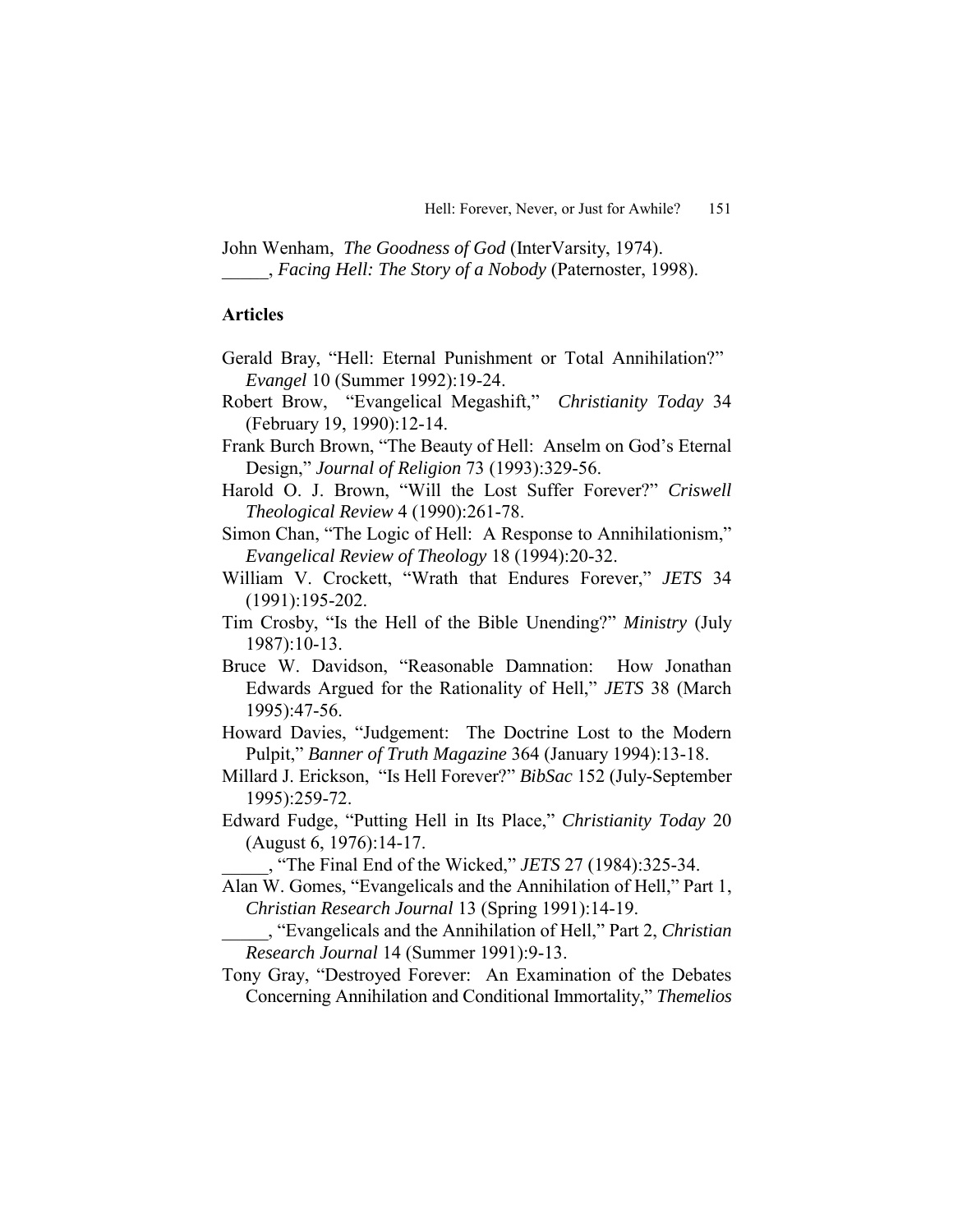21 (1996):14-18.

- Vernon C. Grounds, "The Final State of the Wicked," *JETS* 24 (September 1981):211-20.
- "Hell's Sober Comeback," *USN & WR* (March 25, 1991):56-64.
- Philip Edgcumbe Hughes, "Conditional Immortality," *Evangel* 10 (Summer 1992):10-12.
- Alan M. Linfield, "Sheep and Goats: Current Evangelical Thought on the Nature of Hell and the Scope of Salvation," *Vox Evangelica* 24 (1994):63-75.
- Martin E. Marty, "Hell Disappeared. No One Noticed. A Civic Argument," *Harvard Theological Review* 78 (1985):381-98.
- Frank Matera, "Acts 10:34-43," *Interpretation* (January 1987):62-66.
- Leon Morris, "The Dreadful Harvest," *Christianity Today* 35 (May 27, 1991):34-38.
- Roger Nicole, "The Punishment of the Wicked," *Christianity Today* 11 (June 9, 1958):13-15.
	- \_\_\_\_\_, ìAnnihilationism,î *Tabletalk* 14:7 (July 1990):9-10.
- James I. Packer, "The Problem of Eternal Punishment," *Evangel* 10 (Summer 1992):13-19.
- Robert A. Peterson, "A Traditionalist Response to John Stott's Arguments for Annihilationism," *JETS* 37 (1994):553-68.
- Clark H. Pinnock, "Fire, Then Nothing," *Christianity Today* 31 (March 20, 1987):40-41.
	- \_\_\_\_\_, ìThe Destruction of the Finally Impenitent,î *Criswell Theological Review* 4/2 (1990):243-59.
	- \_\_\_\_\_, ìThe Arminian Option,î *Christianity Today* 34 (Feb. 19, 1990):15.

\_\_\_\_\_, ìToward an Evangelical Theology of Religions,î *JETS* 33 (September 1990):359-68.

- Charles L. Quarles, "The ΑΠΟ of 2 Thessalonians 1:9 and the Nature of Eternal Punishment,î *WTJ* 59 (1997):201-11.
- Robert L. Reymond, "Dr. John Stott on Hell," Presbyterion XVI (Spring 1990):41-59.
- R. C. Sproul, "The Limits of God's Grace: Jonathan Edwards on Hell,î *Tabletalk* 14 (July 1990):4-5.